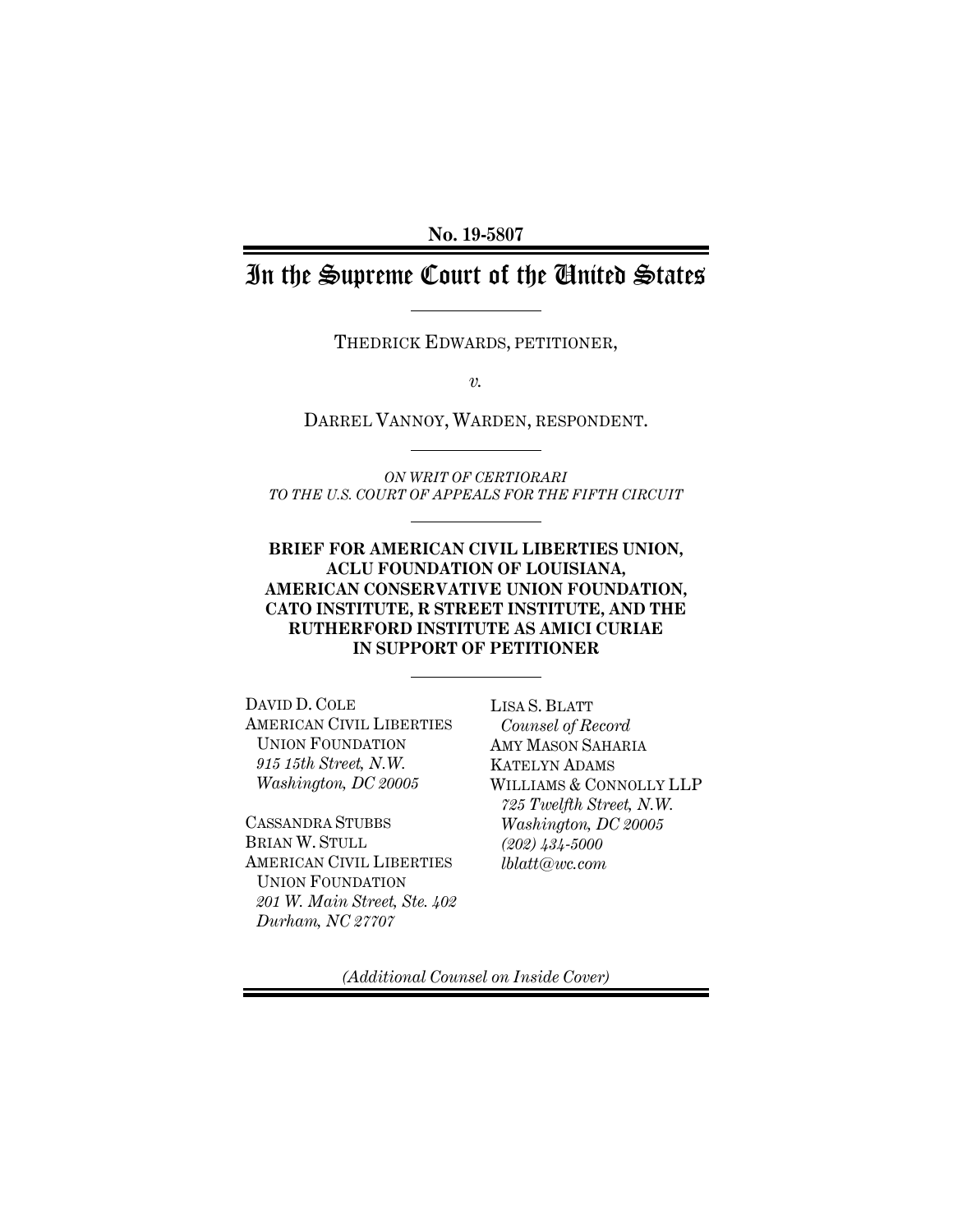EZEKIEL EDWARDS JENNESA CALVO-FRIEDMAN AMERICAN CIVIL LIBERTIES UNION FOUNDATION *125 Broad Street, 18th Floor New York, NY 10004* 

BRUCE HAMILTON ACLU FOUNDATION OF LOUISIANA *1340 Poydras Street, Ste. 2160 New Orleans, LA 70112* 

DAVID H. SAFAVIAN AMERICAN CONSERVATIVE UNION & ACU FOUNDATION *199 North Fairfax Street, Ste. 500 Alexandria, VA 22314* 

CLARK M. NEILY III JAY R. SCHWEIKERT CATO INSTITUTE *100 Massachusetts Ave., N.W. Washington, DC 20001* 

ARTHUR RIZER R STREET INSTITUTE *1212 New York Ave., N.W., Ste. 900 Washington, DC 20005* 

JOHN W. WHITEHEAD DOUGLAS R. MCKUSICK THE RUTHERFORD INSTITUTE *109 Deerwood Road Charlottesville, VA 22911*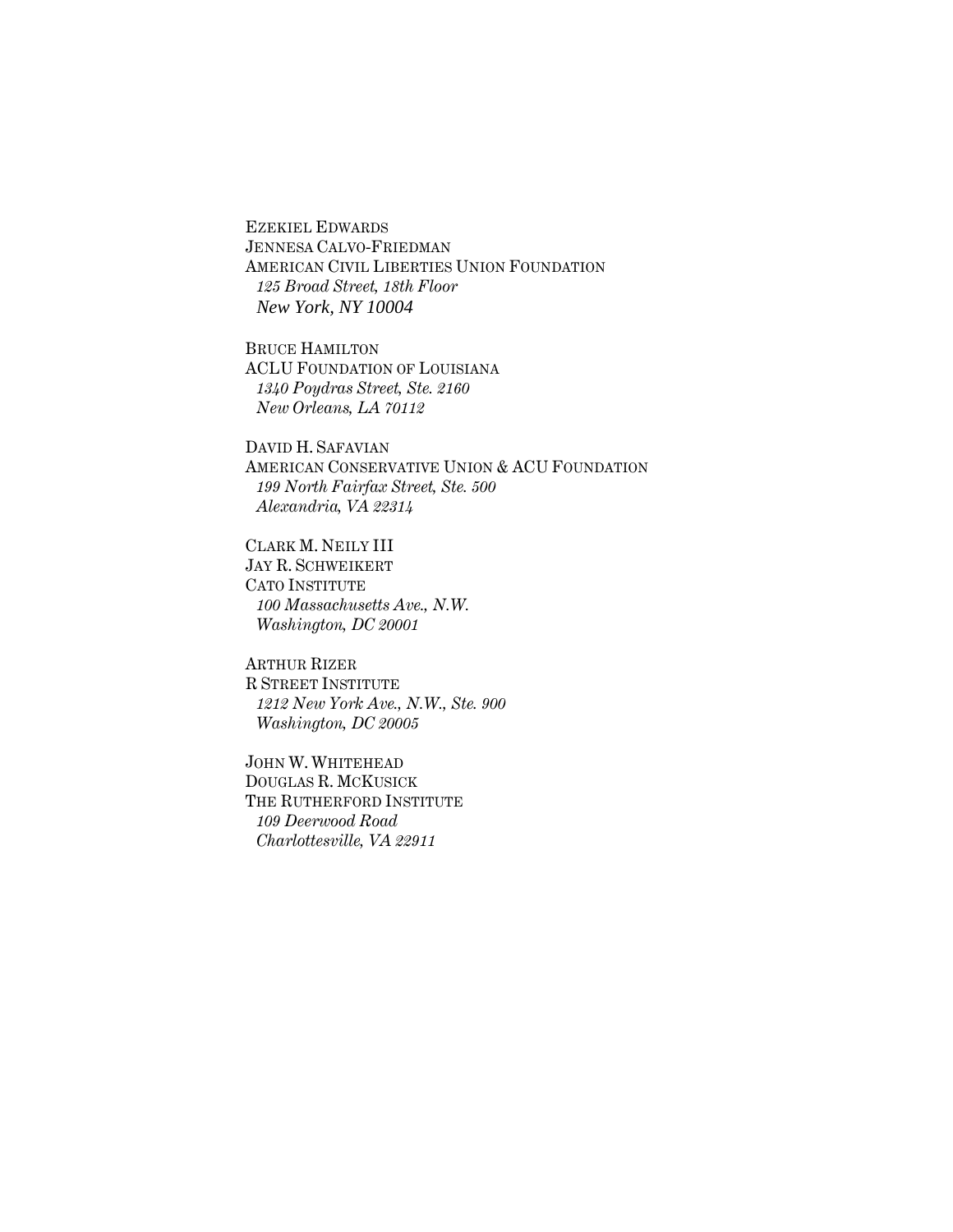# **TABLE OF CONTENTS**

| THE RIGHT TO A VERDICT BY A UNANIMOUS<br>I.                                                              |
|----------------------------------------------------------------------------------------------------------|
|                                                                                                          |
| B. Apodaca Does Not Trigger Legitimate Reliance                                                          |
| C. Gideon v. Wainwright Supports Application of                                                          |
| II. IN THE ALTERNATIVE, THE RIGHT TO A<br>VERDICT BY A UNANIMOUS JURY IS A<br>WATERSHED RULE OF CRIMINAL |
| A. The Historical Origins of the Right Confirm Its<br>Critical Role in Protecting Against Inaccurate     |
| B. This Court Has Repeatedly Recognized That the<br>Rule Protects Against Inaccurate Verdicts 18         |
| Modern Experience Confirms That Unanimous<br>C.                                                          |
| D. The Origins of the Nonunanimous-Jury Rule in<br>Louisiana and Oregon Confirm That It Diminishes       |
|                                                                                                          |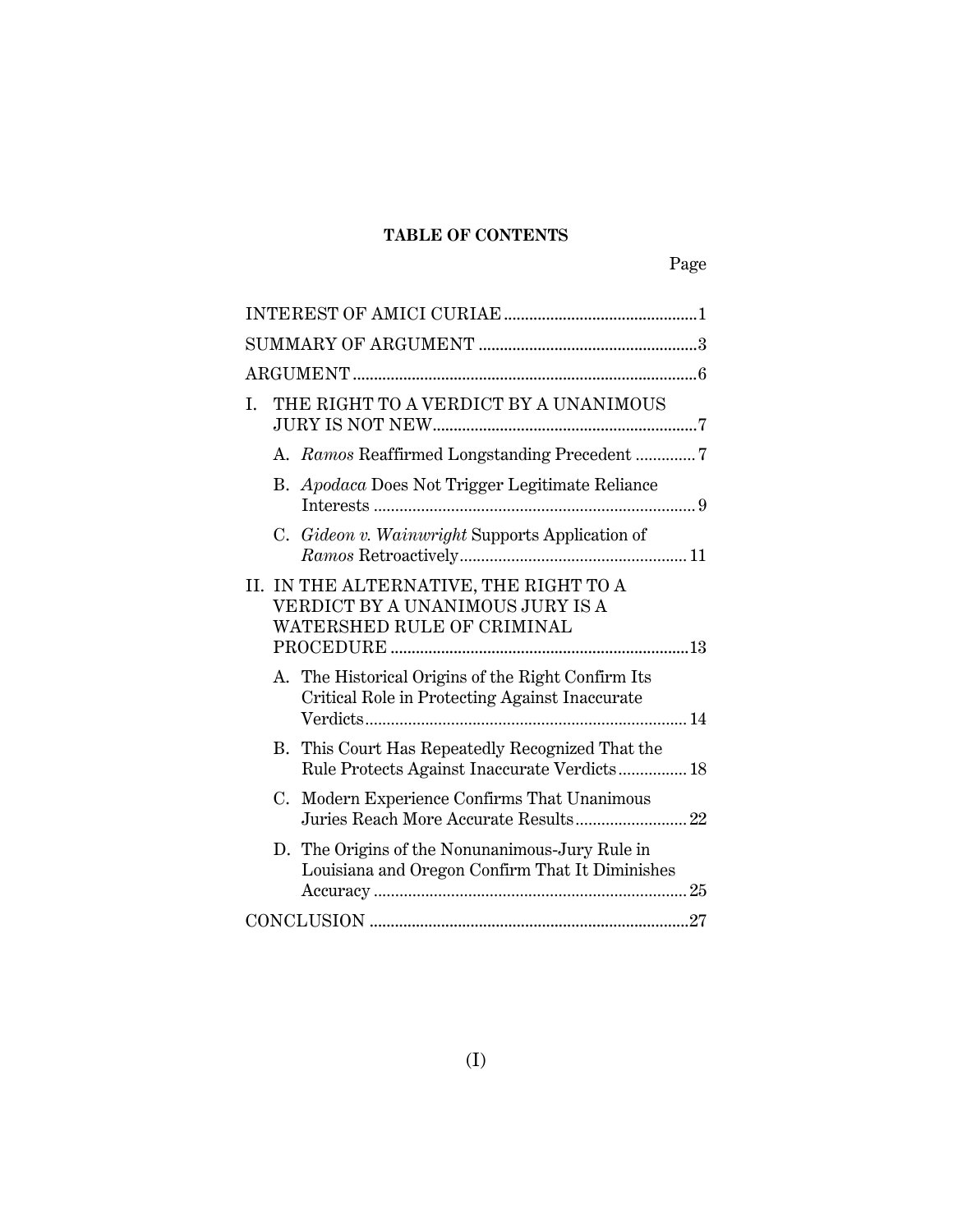# **TABLE OF AUTHORITIES**

# Cases:

Page

| Brown v. Louisiana, 447 U.S. 323 (1980)  19, 20                                                                     |
|---------------------------------------------------------------------------------------------------------------------|
| Burch v. Louisiana, 441 U.S. 130 (1979) 19, 20                                                                      |
|                                                                                                                     |
| Duncan v. Louisiana, 391 U.S. 145 (1968)8, 13, 18                                                                   |
|                                                                                                                     |
| $\emph{Gideon v. Wainwright}, 372 \; \emph{U.S.} \; 335 \; (1963) \ldots \ldots \ldots \ldots \ldots \text{passim}$ |
| Louisiana v. Gipson,                                                                                                |
| 2019-KH-01815 (La. 6/3/2020);                                                                                       |
|                                                                                                                     |
| Hankerson v. North Carolina,                                                                                        |
|                                                                                                                     |
|                                                                                                                     |
|                                                                                                                     |
| Johnson v. Louisiana, 406 U.S. 356 (1972) 9, 14, 19                                                                 |
| United States v. Lawrence,                                                                                          |
|                                                                                                                     |
|                                                                                                                     |
| United States v. Louisiana,                                                                                         |
|                                                                                                                     |
| Mackey v. United States, 401 U.S. 667 (1971)11                                                                      |
|                                                                                                                     |
| McDonald v. City of Chicago,                                                                                        |
|                                                                                                                     |
| Patton v. United States, 281 U.S. 276 (1930)  18                                                                    |
| Ramos v. Louisiana, 140 S. Ct. 1390 (2020) passim                                                                   |
|                                                                                                                     |
| Schriro v. Summerlin, 542 U.S. 348 (2004)13                                                                         |
| Strauder v. West Virginia, 100 U.S. 303 (1880)19                                                                    |
|                                                                                                                     |
|                                                                                                                     |
|                                                                                                                     |
| Whorton v. Bockting, 549 U.S. 406 (2007) 7, 12, 13<br>Williams v. Florida, 399 U.S. 78 (1970)19                     |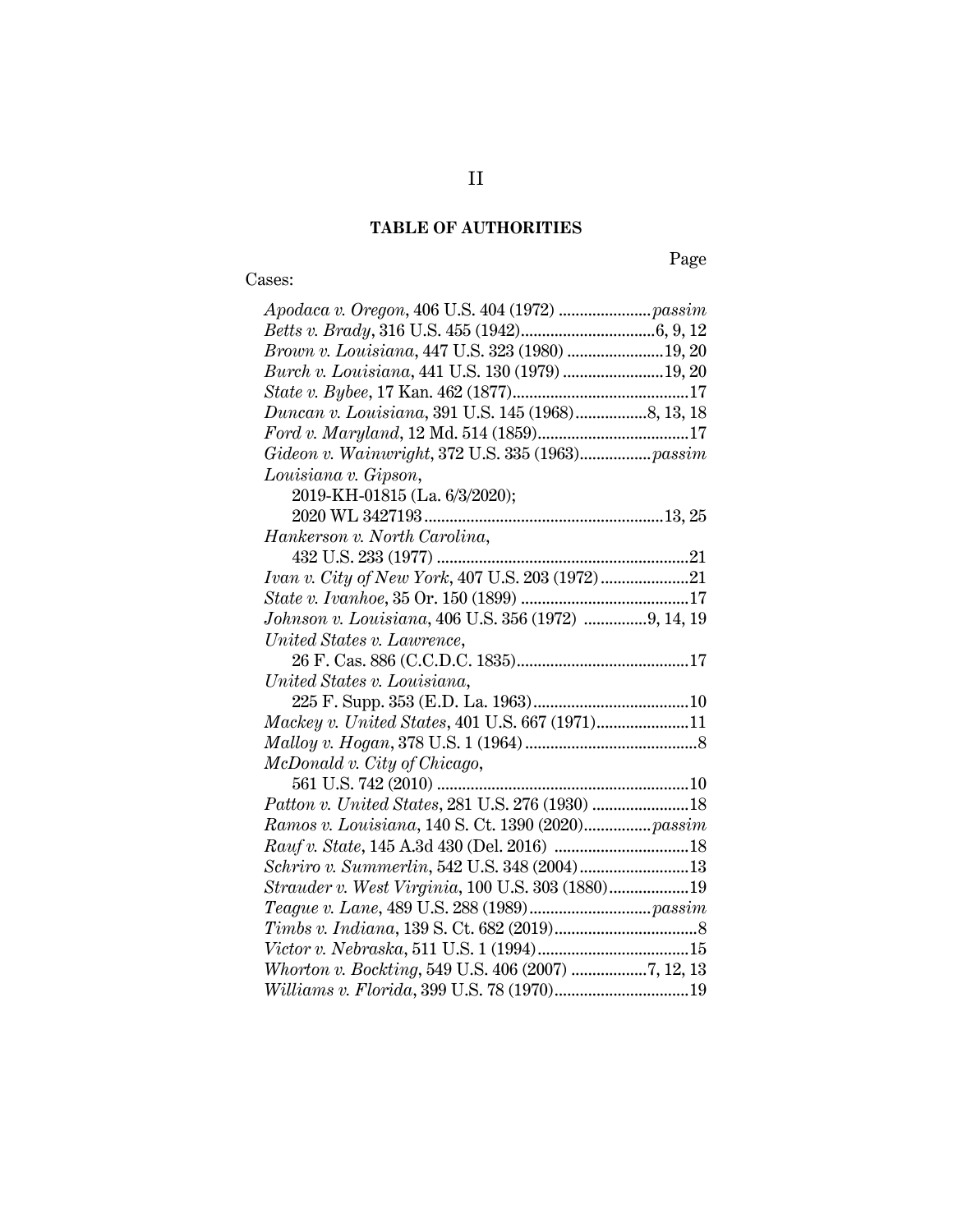| Page                                                                                                                                                                          |
|-------------------------------------------------------------------------------------------------------------------------------------------------------------------------------|
| Cases-continued:                                                                                                                                                              |
|                                                                                                                                                                               |
| Constitution:                                                                                                                                                                 |
|                                                                                                                                                                               |
| Miscellaneous:                                                                                                                                                                |
| Jeffrey B. Abramson, We, The Jury: The Jury<br>System and the Ideal of Democracy (1994)23<br>John Adams, A Defence of the Constitutions<br>of Government of the United States |
|                                                                                                                                                                               |
| American Bar Ass'n, Principles for Juries<br>Jennifer H. Berman, Padilla v. Kentucky:<br>Overcoming Teague's "Watershed"                                                      |
| <i>Exception to Non-Retroactivity,</i>                                                                                                                                        |
|                                                                                                                                                                               |
| 4 William Blackstone, Commentaries on the                                                                                                                                     |
| J.H. Davis, et al., The Decision processes of 6-<br>and 12- person mock juries assigned                                                                                       |
| unanimous and two-thirds majority rules,                                                                                                                                      |
| Dennis J. Devine, et al., Jury Decision<br>Making: 45 Years of Empirical Research<br>on Deliberating Groups,                                                                  |
| 7 Psychol. Pub. Pol'y & L. 622 (2001) 22, 24                                                                                                                                  |
| Shari Seidman Diamond, et al., Revisiting the<br>Unanimity Requirement: The Behavior of<br>the Non-Unanimous Civil Jury,                                                      |
|                                                                                                                                                                               |
| 1 William Forsyth, History of Trial by Jury                                                                                                                                   |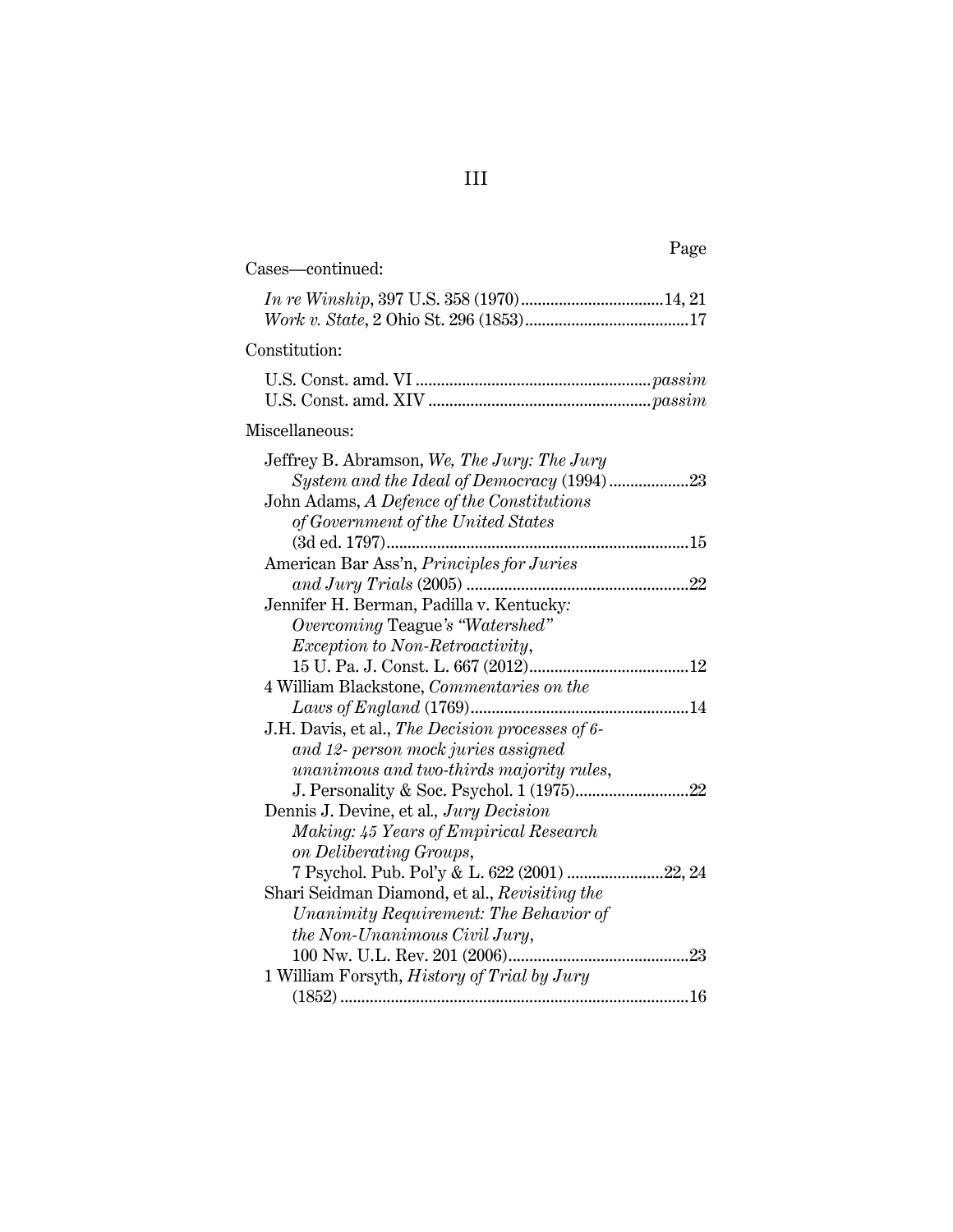# Miscellaneous—continued:

| R.D. Foss, Structural effects in simulated        |
|---------------------------------------------------|
| <i>jury decision making</i> , 40 J. Personality   |
|                                                   |
| John Guinther, The Jury in America (1988)24       |
| Valerie P. Hans, <i>Deliberation and Dissent:</i> |
| 12 Angry Men Versus the Empirical                 |
| <i>Reality of Juries,</i>                         |
|                                                   |
| Valerie P. Hans, The Power of Twelve: The         |
| <i>Impact of Jury Size and Unanimity on</i>       |
| Civil Jury Decision Making,                       |
|                                                   |
| Robert J. MacCoun & Tom R. Tyler, The             |
| Basis of Citizen's Perceptions of the             |
| Criminal Jury: Procedural Fairness,               |
| Accuracy, and Efficiency,                         |
|                                                   |
| Daniel D. Peck, The Unanimous Jury                |
| Verdict: Its Valediction in Some Criminal         |
|                                                   |
| 3 Joseph Story, Commentaries on the               |
|                                                   |
| 2 James Wilson, Works of the Honourable           |
|                                                   |

# Page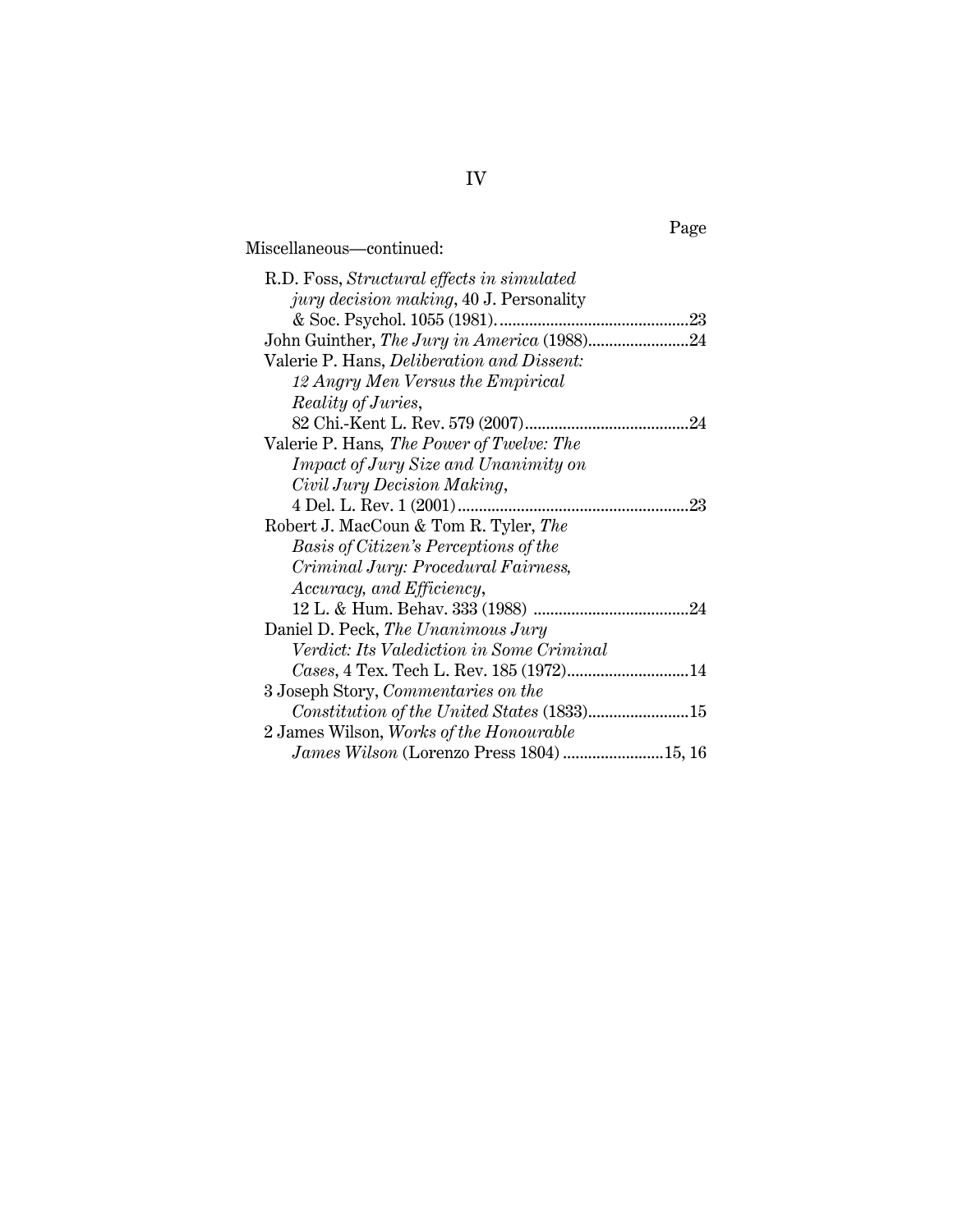# In the Supreme Court of the United States

No. 19-5807

THEDRICK EDWARDS, PETITIONER,

*v.* 

DARREL VANNOY, WARDEN, RESPONDENT.

*ON WRIT OF CERTIORARI TO THE U.S. COURT OF APPEALS FOR THE FIFTH CIRCUIT* 

## **BRIEF FOR AMERICAN CIVIL LIBERTIES UNION, ACLU FOUNDATION OF LOUISIANA, AMERICAN CONSERVATIVE UNION FOUNDATION, CATO INSTITUTE, R STREET INSTITUTE, AND THE RUTHERFORD INSTITUTE AS AMICI CURIAE IN SUPPORT OF PETITIONER**

#### **INTEREST OF AMICI CURIAE1**

The American Civil Liberties Union (ACLU) is a nationwide, nonprofit, nonpartisan organization with

 $\overline{a}$ 

<sup>&</sup>lt;sup>1</sup> Amici affirm that no counsel for any party authored this brief in whole or in part and that no counsel or party made a monetary contribution intended to fund the preparation or submission of this brief. No person other than amici, their members, or their counsel made a monetary contribution to its preparation or submission. Petitioner and respondent filed blanket consents to amicus briefs with the Clerk of Court.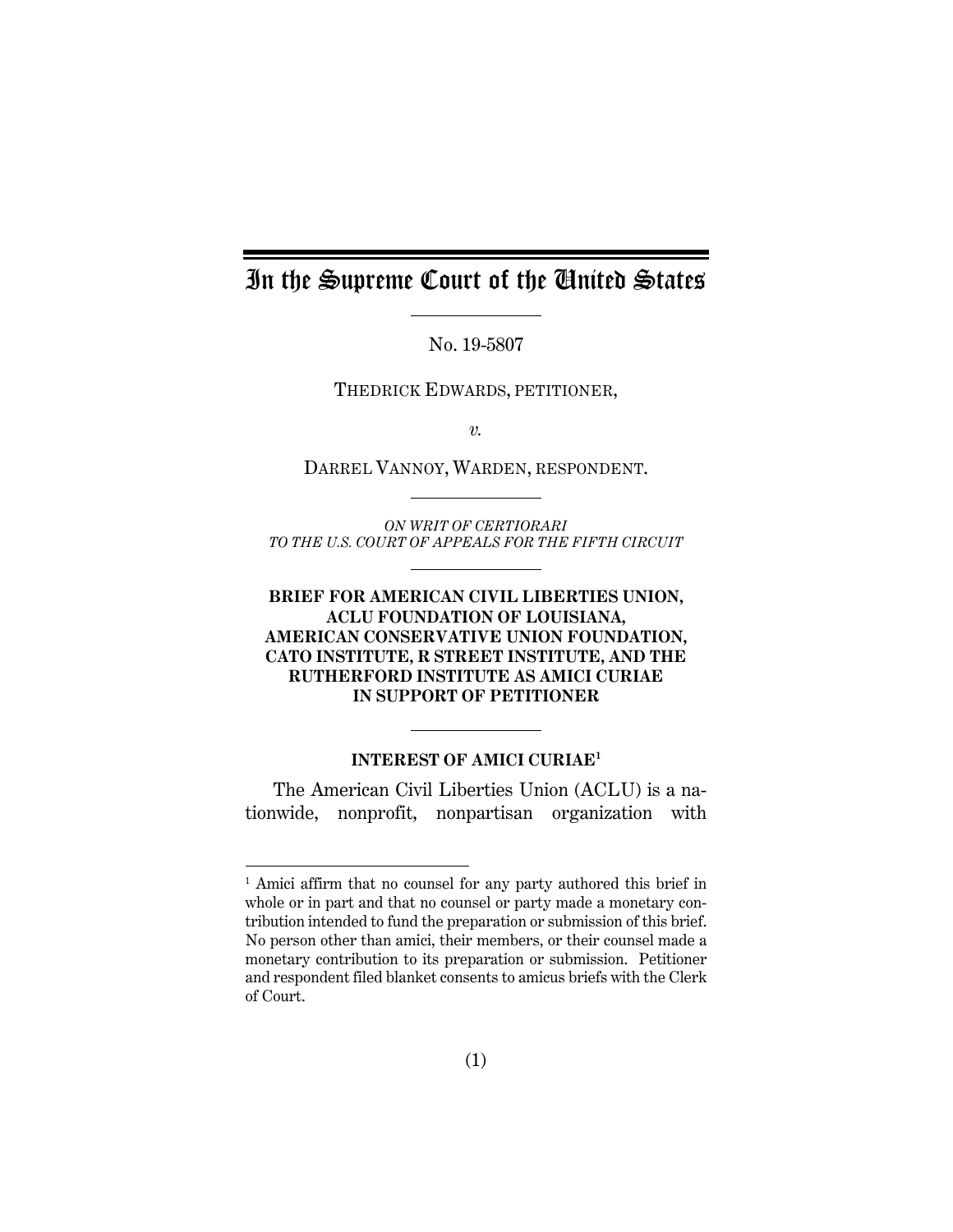approximately two million members dedicated to the principles of liberty and equality embodied in the Constitution. The ACLU Foundation of Louisiana is one of its statewide affiliates.

The American Conservative Union Foundation  $(ACUF)$  is a  $501(c)(3)$  organization based in Alexandria, Virginia. Established in 1983, ACUF is dedicated to educating Americans about conservative beliefs and policies at all levels of government. Its Nolan Center for Justice works to reform America's criminal justice system to improve public safety, foster greater government accountability, and advance human dignity. It is the organization's view that Constitutional injuries require a meaningful remedy. They cannot be ignored for the sake of convenience, particularly when the end result is the deprivation of life or liberty. In this case, that means that those who stand convicted by nonunanimous verdicts should be entitled to a remedy, whether their case is on direct or collateral review.

The Cato Institute is a non-partisan public-policy research foundation established in 1977 and dedicated to advancing the principles of individual liberty, free markets, and limited government. The Cato Institute's Project on Criminal Justice was founded in 1999 and focuses on the scope of substantive criminal liability, the proper and effective role of police in their communities, the protection of constitutional and statutory safeguards for criminal suspects and defendants, citizen participation in the criminal justice system, and accountability for law enforcement officers.

The R Street Institute is a non-profit, non-partisan public policy research organization. R Street's mission is to engage in policy research and educational outreach that promotes free markets, as well as limited yet effective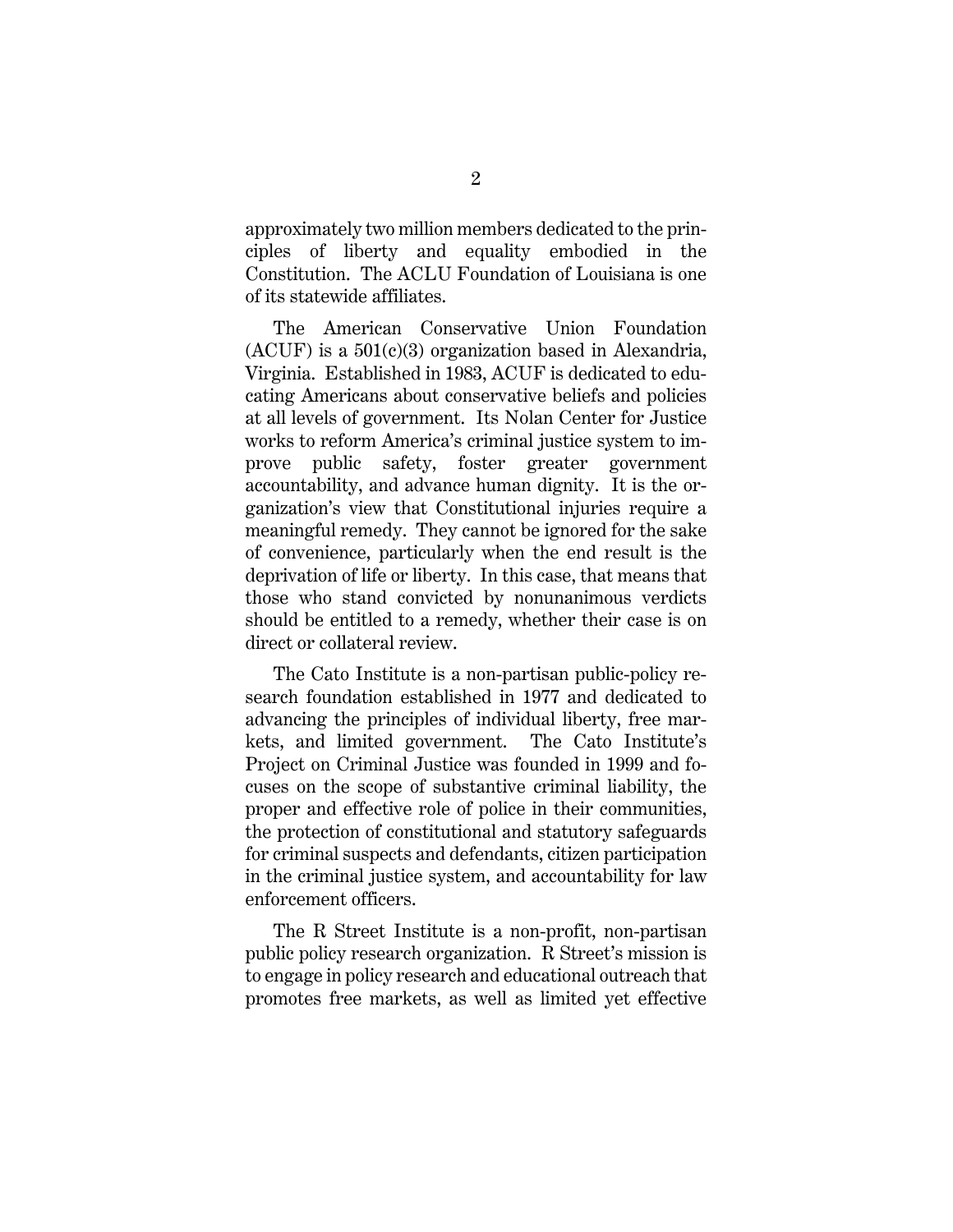government, including properly calibrated legal and regulatory frameworks that support economic growth. The R Street Institute is interested in this case because of the significant constitutional issues and fundamental issue of fairness and accuracy implicated by the Sixth Amendment's requirement that criminal jury verdicts be unanimous.

The Rutherford Institute is an international civil liberties organization with its headquarters in Charlottesville, Virginia. Its President, John W. Whitehead, founded the Institute in 1982. The Institute specializes in providing legal representation without charge to individuals whose civil liberties are threatened or violated and in educating the public about constitutional and human rights issues.

Amici ACLU, ACLU Foundation of Louisiana, and The Rutherford Institute filed amicus briefs in support of petitioner in *Ramos v. Louisiana*, 140 S. Ct. 1390 (2020), in which they urged this Court to reaffirm that the Sixth Amendment, as applied to the States through the Fourteenth Amendment, guarantees defendants the right to a unanimous jury verdict. Amici respectfully submit this brief to assist the Court in resolving whether to apply the Court's holding in *Ramos* retroactively to cases on federal collateral review.

#### **SUMMARY OF ARGUMENT**

This Court has reserved retroactive application of rules of criminal procedure for the most exceptional of cases. *Gideon v. Wainwright*, 372 U.S. 335 (1963), which recognized the right to appointed counsel, was one such exceptional case. This is another. The unanimous jury verdict is a fundamental feature of the Sixth Amendment.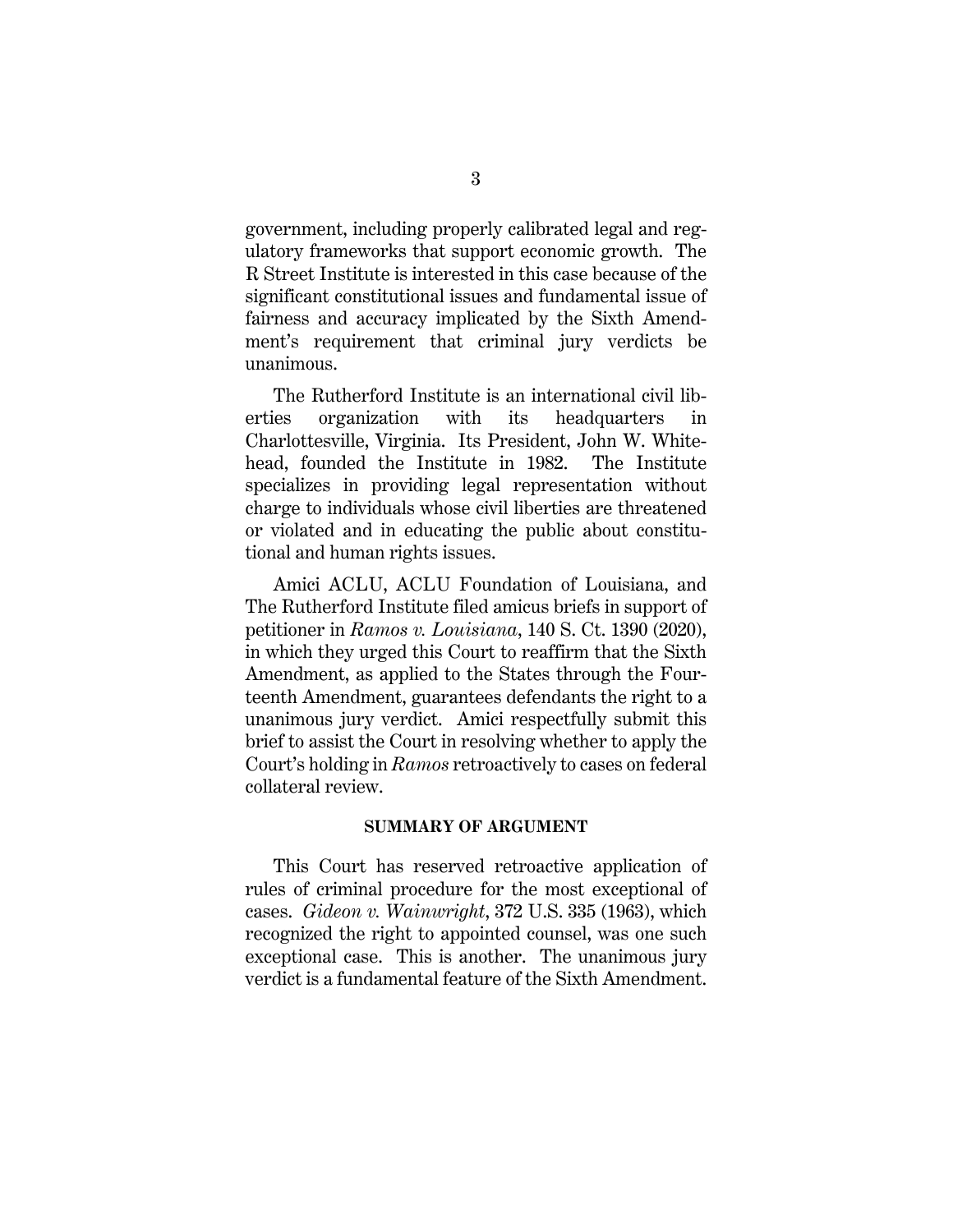Since our Nation's founding, it has protected criminal defendants from inaccurate verdicts that result from biased juries and overzealous prosecutors. It should apply to cases on collateral review, both because *Ramos* merely reaffirms an existing rule of criminal procedure and because the rule, even if new, is a watershed rule of criminal procedure.

I. In the first instance, the rule articulated in *Ramos* should apply to cases on collateral review because the right to a unanimous jury is not new. As it observed in *Ramos*, this Court has recognized for more than a century that the Sixth Amendment guarantees defendants a unanimous jury. And the Court made clear half a century ago that the Sixth Amendment applies to the States through the Fourteenth Amendment. As a result, criminal defendants in Louisiana and Oregon have long had the right to unanimous jury verdicts. This Court's outlier decision in *Apodaca v. Oregon*, 406 U.S. 404 (1972)—like the precedent overruled in *Gideon*—should not alter the retroactive availability of a right that has existed for more than a century. Given *Apodaca*'s fractured nature and demonstrably incorrect departure from precedent, it should not give rise to the kind of reliance interests that motivate the retroactivity doctrine, particularly in light of the racist origins of the state laws at issue here.

II. Alternatively, even if this Court concludes that *Ramos* announced a new rule, the right to a unanimous jury is a watershed rule of criminal procedure entitled to retroactive application. It is as essential to accurate verdicts as the right to counsel, which this Court held in *Gideon* must be applied retroactively.Nonunanimous-jury rules seriously diminish the accuracy of jury verdicts. Commentators and courts have lauded the truth-seeking function of the unanimous-jury rule since its origins in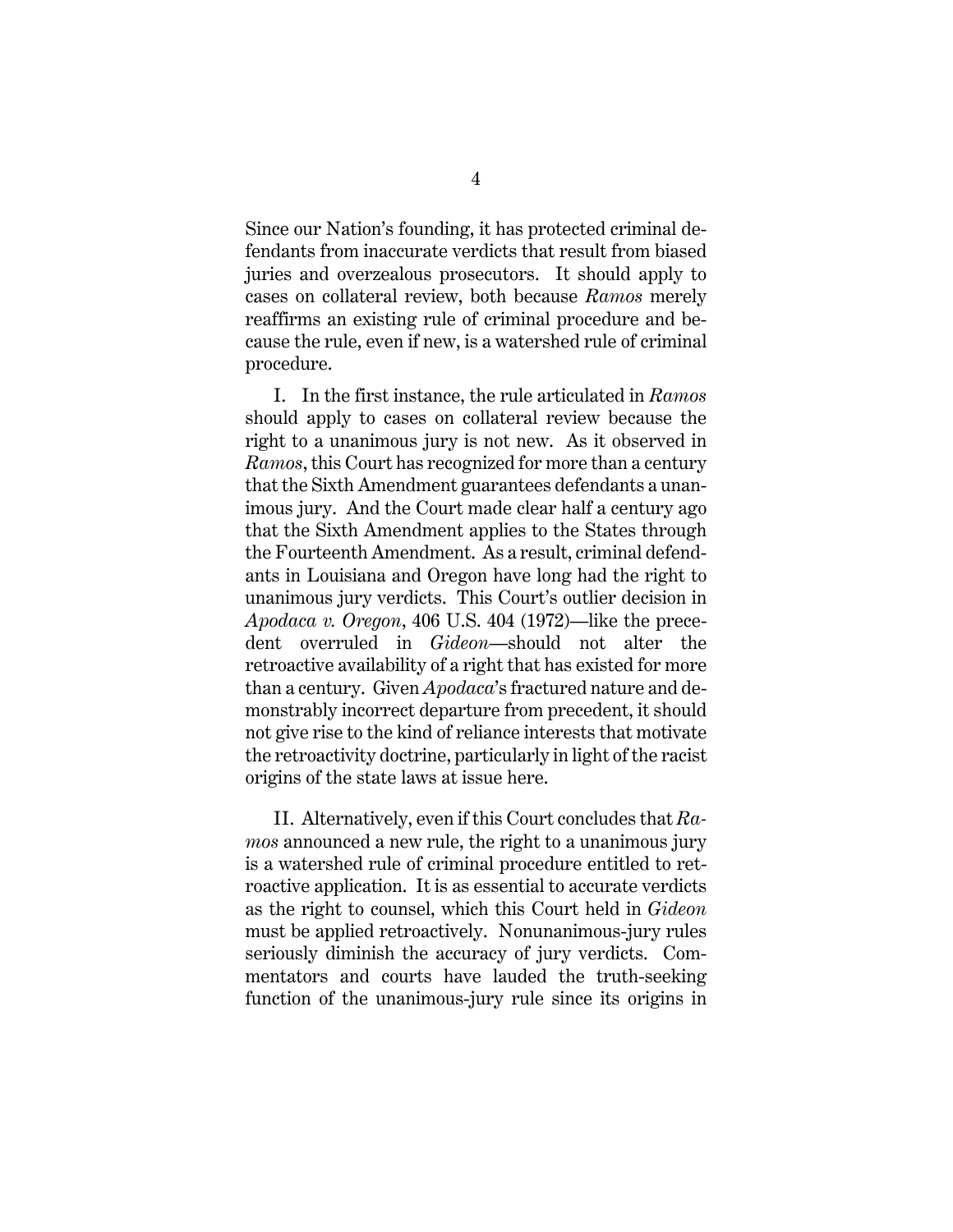England. Our Nation's Framers recognized the unanimous jury as a bulwark against verdicts tainted by biases. So too, this Court has repeatedly recognized that full and equal participation by all jurors is essential to the reliability of verdicts and that unanimous juries further that interest. The right to a unanimous jury thus operates hand in hand with the "beyond a reasonable doubt" burden of proof—which this Court applied retroactively on direct review under the framework that predated *Teague v. Lane*, 489 U.S. 288 (1989)—to ensure that juries reach trustworthy verdicts.

Modern experience confirms these observations. Research shows that unanimous-rule juries tend to deliberate longer; ensure that each individual juror has a voice in deliberations; more often correct factual errors during deliberations; engage more frequently in evidencedriven (as opposed to result-oriented) deliberations; and tend to be more confident in their results. Modern experience also demonstrates, in stark detail, the pernicious effects of nonunanimous decision-making by juries. In Louisiana, Black defendants are 64 percent more likely than white defendants to be convicted by nonunanimous juries. Louisiana's rule has operated to marginalize Black jurors and to convict Black defendants, exactly as it was intended to do. The likelihood that falsely convicted defendants are languishing in Louisiana and Oregon prisons as a result of these States' rules is too serious to ignore.

The Court should recognize the jury-unanimity rule as a bedrock rule of criminal procedure entitled to retroactive application.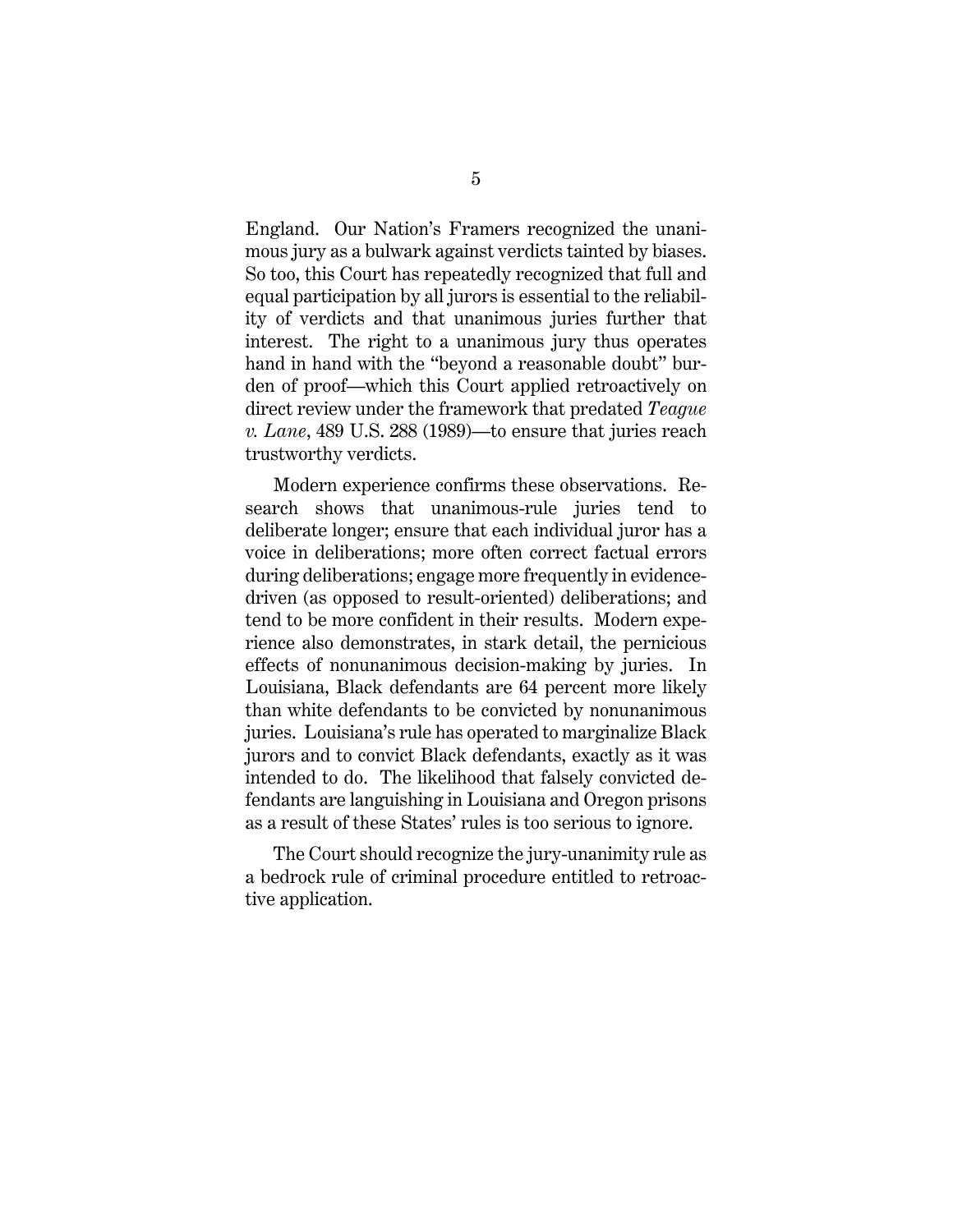#### **ARGUMENT**

The quintessential case for retroactive application of a rule of criminal procedure is *Gideon v. Wainwright*, 372 U.S. 335 (1963), which extended to the States the Sixth Amendment right to appointed counsel in a case on collateral review. While *Gideon* was decided well before *Teague*, the Court has since noted that it would apply retroactively under that doctrine if decided today. And for similar reasons, the right to a unanimous jury ought to apply retroactively as well. Since our Nation's founding, the unanimous-jury right has operated, in parallel with the requirement to find guilt beyond a reasonable doubt, to ensure accurate verdicts and protect defendants against overzealous prosecutors and biased jurors. The unanimous-jury right is, and always has been, a core protection for criminal defendants. Defendants in Louisiana and Oregon were wrongly deprived of this right, and they deserve relief.

This case is of a piece with *Gideon*. As in *Gideon*, which overruled *Betts v. Brady*, 316 U.S. 455 (1942), as an outlier precedent, *Ramos* restored the right to a unanimous jury to its rightful place among the fundamental constitutional protections for criminal defendants. Because *Ramos*, like *Gideon*, did not so much recognize a new rule as reaffirm an existing one, the rule requiring a unanimous jury should apply to cases on collateral review. But even if this Court concludes that the rule is new, it is, again like *Gideon*, a watershed rule, critical to ensuring that juries reach accurate and fair verdicts. Under this Court's retroactivity framework, then, it should apply in cases on collateral review.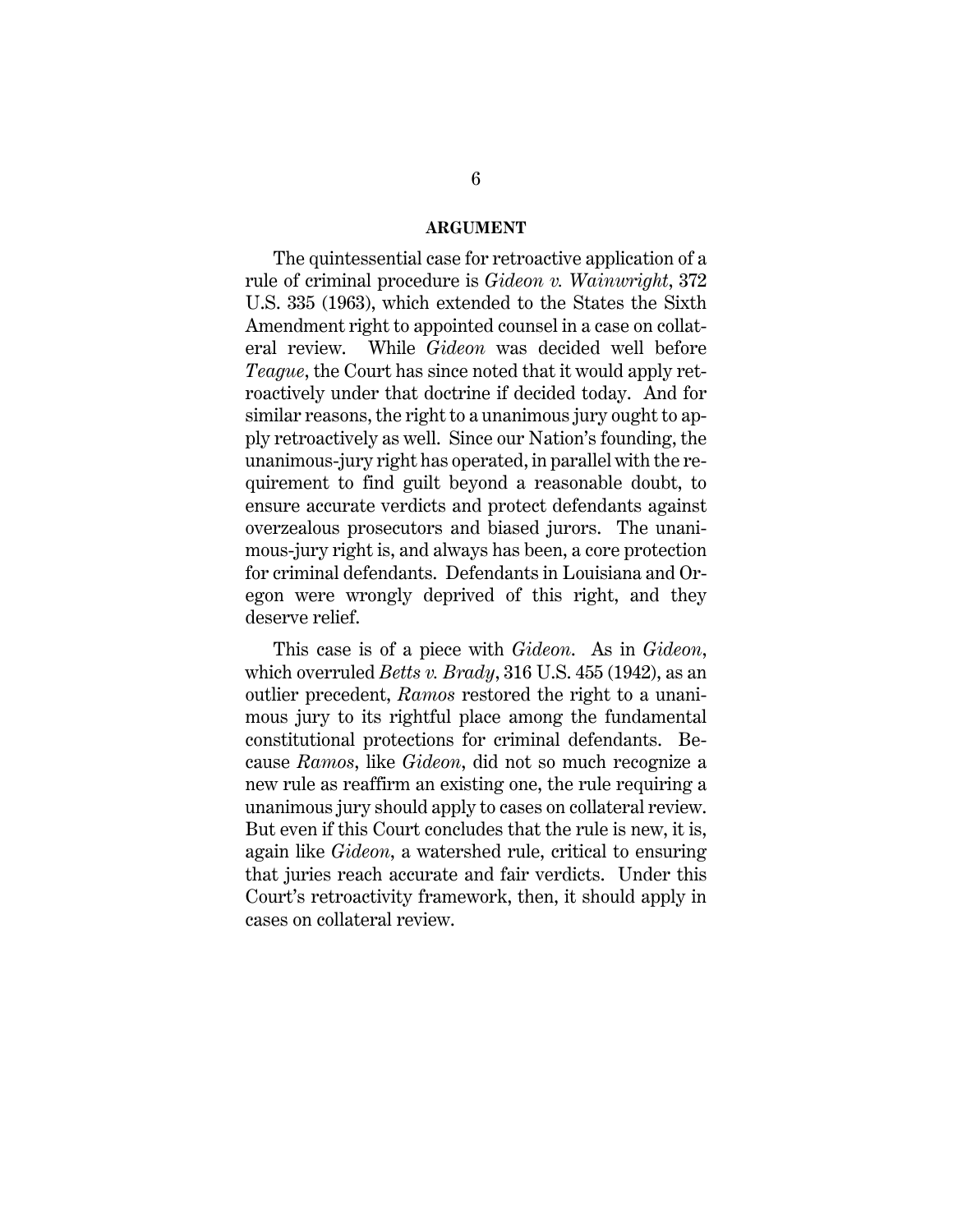#### **I. THE RIGHT TO A VERDICT BY A UNANIMOUS JURY IS NOT NEW**

Under this Court's retroactivity framework, a *new* rule of criminal procedure does not apply to cases on collateral review unless it is a watershed rule. *See Teague,*  489 U.S. at 301 (new rules are those not "dictated by precedent existing at the time the defendant's conviction became final"); *see also Whorton v. Bockting*, 549 U.S. 406, 416 (2007) ("[A]n old rule applies both on direct and collateral review."). This Court in *Ramos* did not so much announce a new rule as reaffirm that the unanimity requirement of the Sixth Amendment, recognized by this Court in more than a century of precedent, is fully incorporated against the States by the Fourteenth Amendment. Accordingly, the holding of *Ramos* should apply to cases on collateral review.

#### **A.** *Ramos* **Reaffirmed Longstanding Precedent**

The Sixth Amendment has always required unanimity in jury verdicts. As this Court observed in *Ramos*, "at the time of the [Sixth] Amendment's adoption, the right to a jury trial *meant* a trial in which the jury renders a unanimous verdict." *Ramos*, 140 S. Ct. at 1400. This Court has reiterated this unanimity requirement at least "13 times over 120 years," *id.* at 1399, most recently in *Ramos* itself. Importantly, this Court's articulation in *Ramos* of the Sixth Amendment right to a unanimous jury is not "a case where the original public meaning was lost to time and only recently recovered." *Id.* at 1396. To the contrary, the *Ramos* majority highlighted this Court's enduring and consistent recognition that the Sixth Amendment requires a unanimous jury verdict. *Id.* at 1393-97; *see also id.* at 1421 (Thomas, J. concurring) (acknowledging "the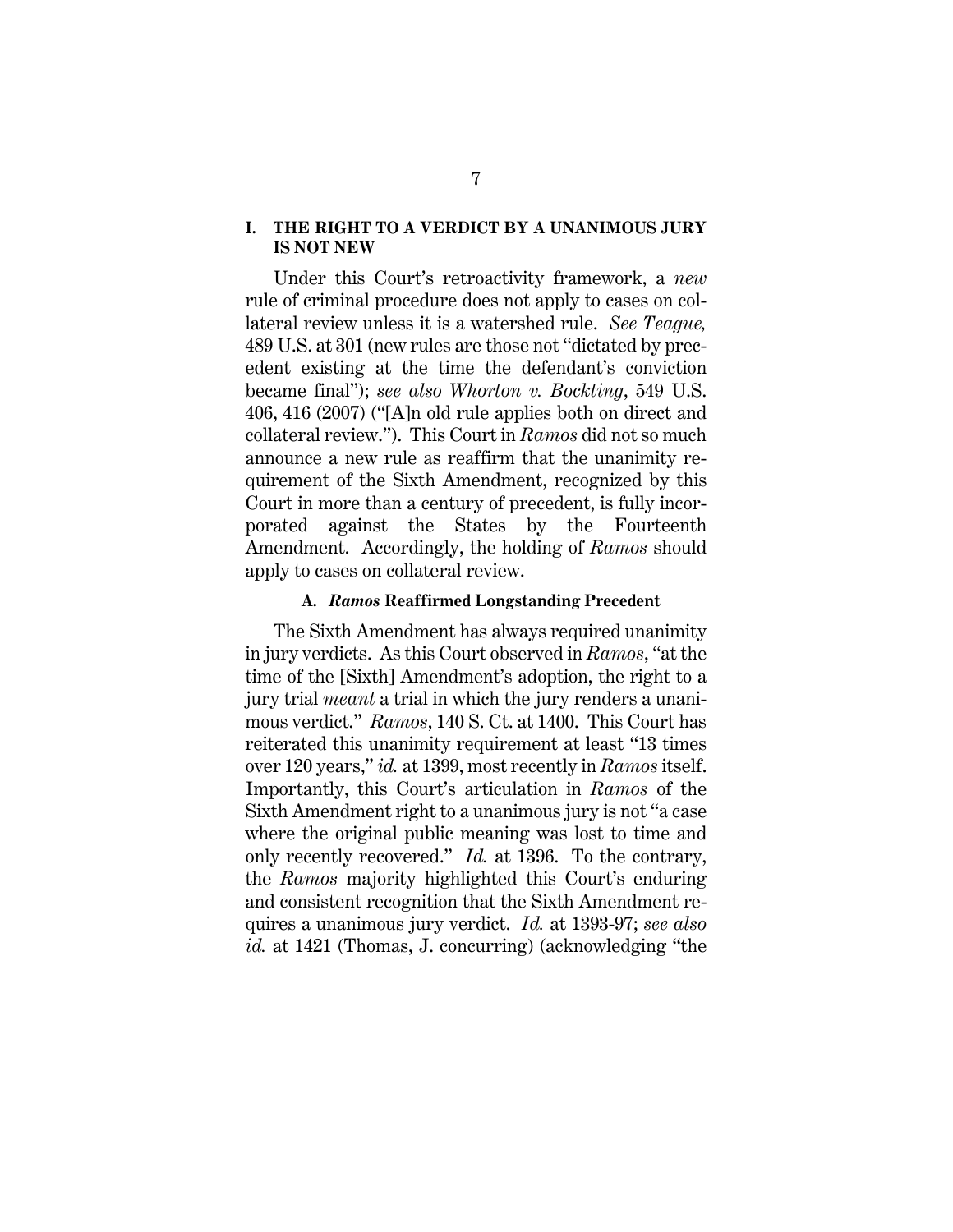Court's longstanding view that the Sixth Amendment includes a protection against nonunanimous felony guilty verdicts").

As the Court also explained in *Ramos*, the Court has also long recognized, since at least 1968, that the Sixth Amendment jury trial right is ""fundamental to the American scheme of justice' and incorporated against the States under the Fourteenth Amendment." *Id.* at 1397 (quoting *Duncan v. Louisiana*, 391 U.S. 145, 148-50 (1968)). And as early as 1964, the Court held that "incorporated provisions of the Bill of Rights bear the same content when asserted against States as they do when asserted against the federal government." 140 S. Ct. at 1397 (citing *Malloy v. Hogan*, 378 U.S. 1, 10-11 (1964)); *see also Malloy*, 378 U.S. at 10-11 ("The Court thus has rejected the notion that the Fourteenth Amendment applies to the States only a watered-down, subjective version of the individual guarantees of the Bill of Rights." (internal quotation marks and citation omitted)); *Timbs v. Indiana*, 139 S. Ct. 682 (2019) (unanimously rejecting arguments for dual-track incorporation).

As a result, the right affirmed anew in *Ramos* is really not new at all. *Ramos* simply reaffirms two longstanding strands of this Court's cases: those recognizing that the Sixth Amendment requires a unanimous jury and those incorporating the Sixth Amendment against the States under the Fourteenth Amendment. The unanimity requirement of the Sixth Amendment was fully incorporated against the States for more than 50 years before *Ramos*.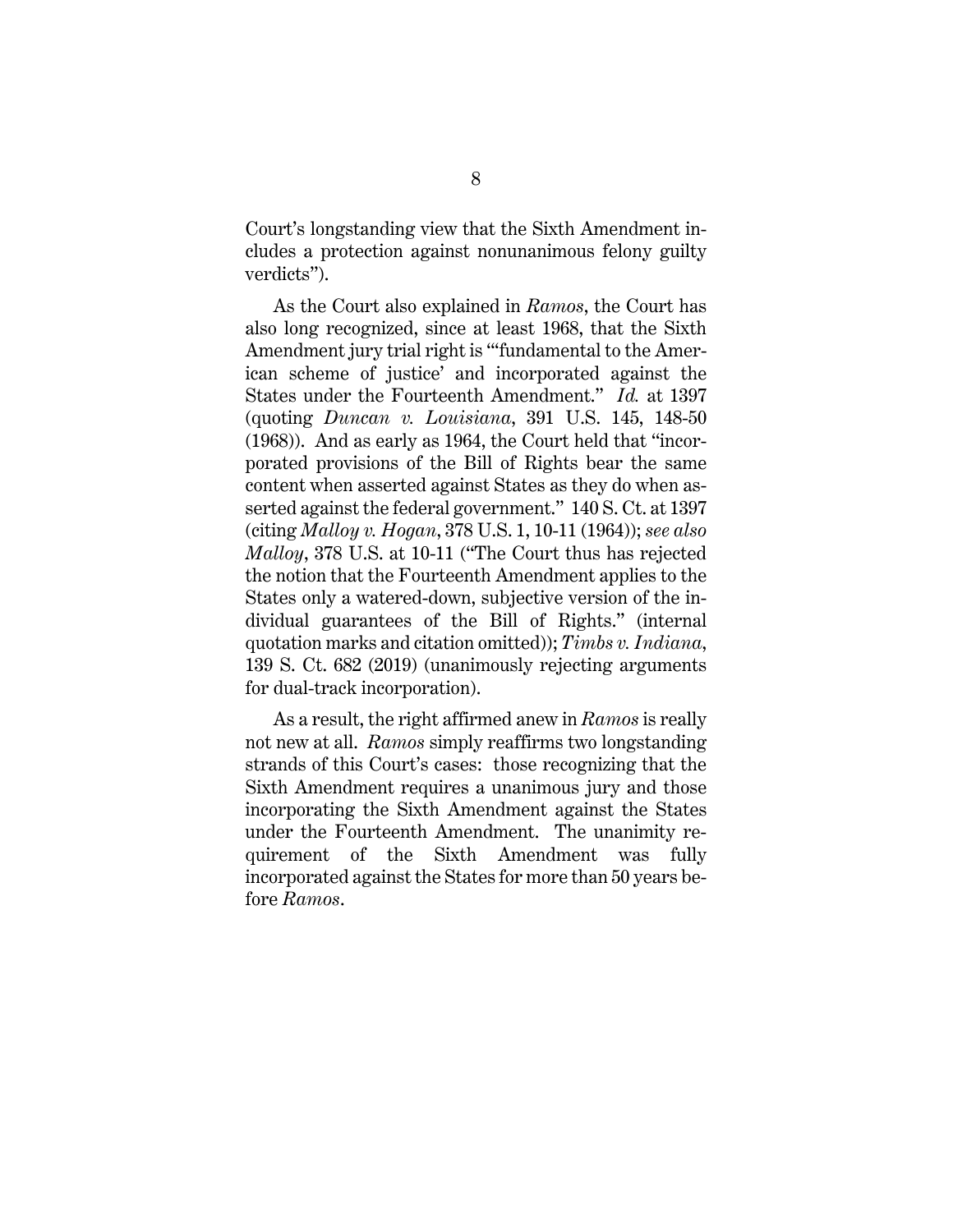#### **B.** *Apodaca* **Does Not Trigger Legitimate Reliance Interests**

A single outlier decision blemishes this Court's longstanding recognition of the jury-unanimity right articulated in *Ramos*: *Apodaca v. Oregon*, 406 U.S. 404 (1972). *Apodaca* should not alter the conclusion that *Ramos* merely reaffirmed an existing rule. Just as *Gideon*  did not create a new rule but simply recognized that *Betts v. Brady* was an outlier, *Ramos* simply recognized *Apodaca*'s erroneous departure from what the Constitution demanded.

As this Court emphasized in *Ramos*, *Apodaca* was a "gravely mistaken," "egregiously wrong," "outlier" opinion contradicting other, controlling Supreme Court precedent. *Ramos*, 140 S. Ct. at 1405; *id.* at 1416 (Kavanaugh, J., concurring in part); *id.* at 1409 (Sotomayor, J., concurring in part) ("*Apodaca* is a universe of one uniquely irreconcilable with not just one, but two, strands of constitutional precedent well established both before and after the decision"). And the Court's decision in *Apodaca* was badly fractured; no reasoning united a majority of Justices. *See id.* at 1398-99.<sup>2</sup> As the *Ramos* plurality explained: "*Apodaca*'s judgment line resolved that case for the parties in that case. It is binding in that sense. But stripped from any reasoning, its judgment alone cannot be read to repudiate this Court's repeated *pre-existing* teachings on the Sixth and Fourteenth Amendments." *Id.*

 $\overline{a}$ 

<sup>2</sup> Moreover, eight Justices of the *Apodaca* Court agreed that the Sixth Amendment "requires a unanimous verdict in federal criminal jury trials," *Johnson v. Louisiana*, 406 U.S. 356, 395 (1972) (Brennan, J., dissenting), and a majority also agreed that the Sixth Amendment should "be enforced against the States according to the same standards that protect that right against federal encroachment." *Id.; see also Ramos*, 140 S. Ct. at 1409 (Sotomayor, J., concurring).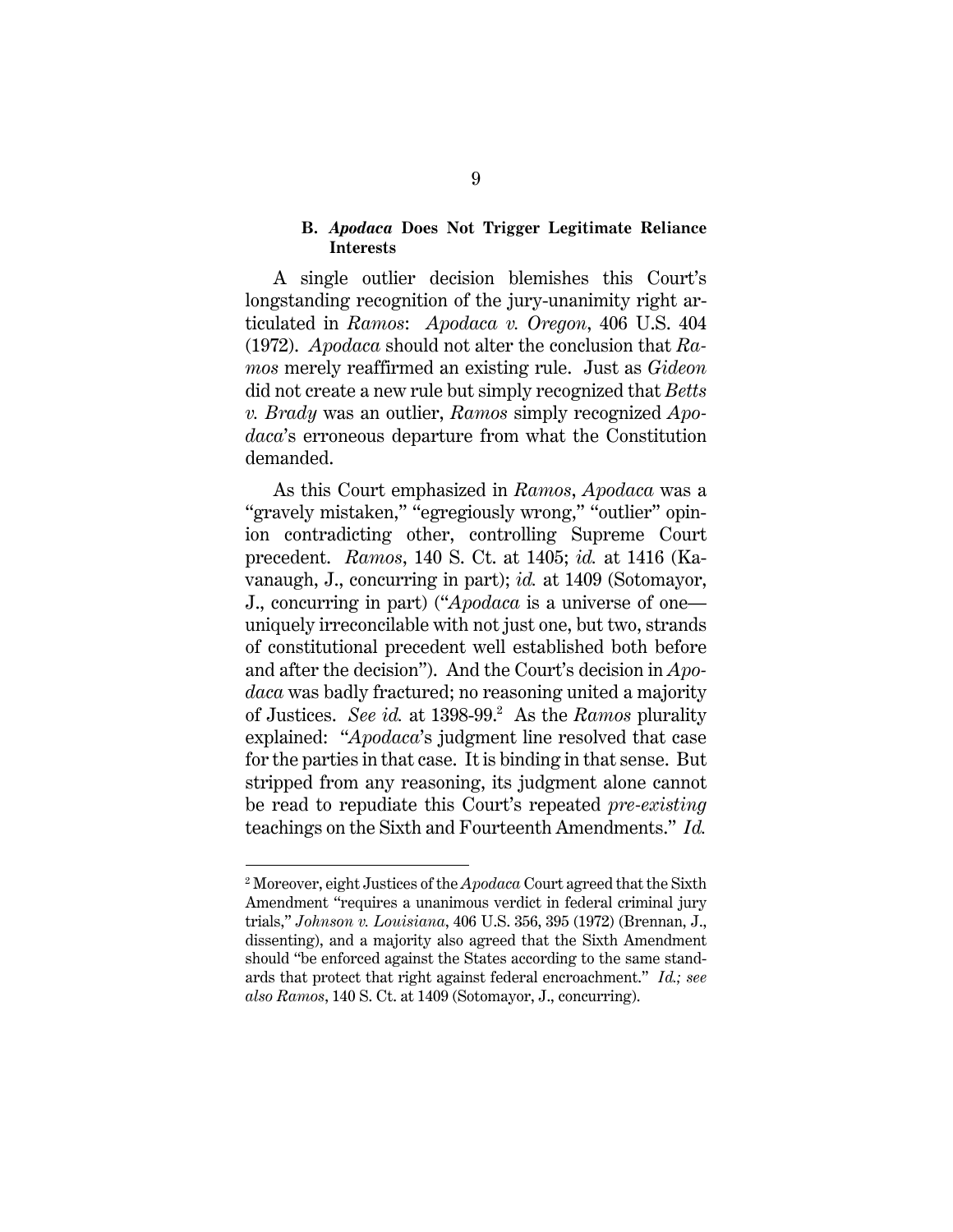at 1404 (plurality op.) (emphasis added); *see also McDonald v. City of Chicago*, 561 U.S. 742, 766 n.14 (2010) (describing *Apodaca* as "the result of an unusual division among the Justices" that "does not undermine the wellestablished rule that incorporated Bill of Rights protections apply identically to the States and the Federal Government"). Thus, *Apodaca* should give not rise to the kind of reliance interests that undergird *Teague*.

The practice of the States in the wake of *Apodaca* confirms the point. Nonunanimous verdicts have not "become part of our national culture." 140 S. Ct. at 1406 (majority op.) (internal quotation marks omitted). On the contrary, unanimous verdicts are required in 48 States and federal court. *Id.* The practice of Louisiana and Oregon was an outlier at the time of *Apodaca*, and remains an outlier today. Given the long pedigree of the unanimous jury right, and *Apodaca*'s fractured nature and tenuous reasoning, these States had every reason not to rely on *Apodaca*.

Finally, the origins of Louisiana's and Oregon's nonunanimous-verdict rules further militate against reliance on *Apodaca*. Each State adopted its nonunanimous-verdict rule for racially discriminatory reasons. *Ramos*, 140 S. Ct. at 1401. As relevant in this case, the purpose behind Louisiana's adoption of nonunanimous-jury verdicts was, as admitted by a committee chairman at its 1898 constitutional convention, "to establish the supremacy of the white race." *United States v. Louisiana*, 225 F. Supp. 353, 371 (E.D. La. 1963) (quoting *Official Journal of the Constitutional Convention of the State of Louisiana*, 374 (Feb. 8, 1898)), *aff'd*, 380 U.S. 145 (1965); *see also Ramos*, 140 S. Ct. at 1394 (recounting racist origins of Oregon law).

Louisiana and Oregon's calculated efforts to evade a constitutional guarantee for the purpose of excluding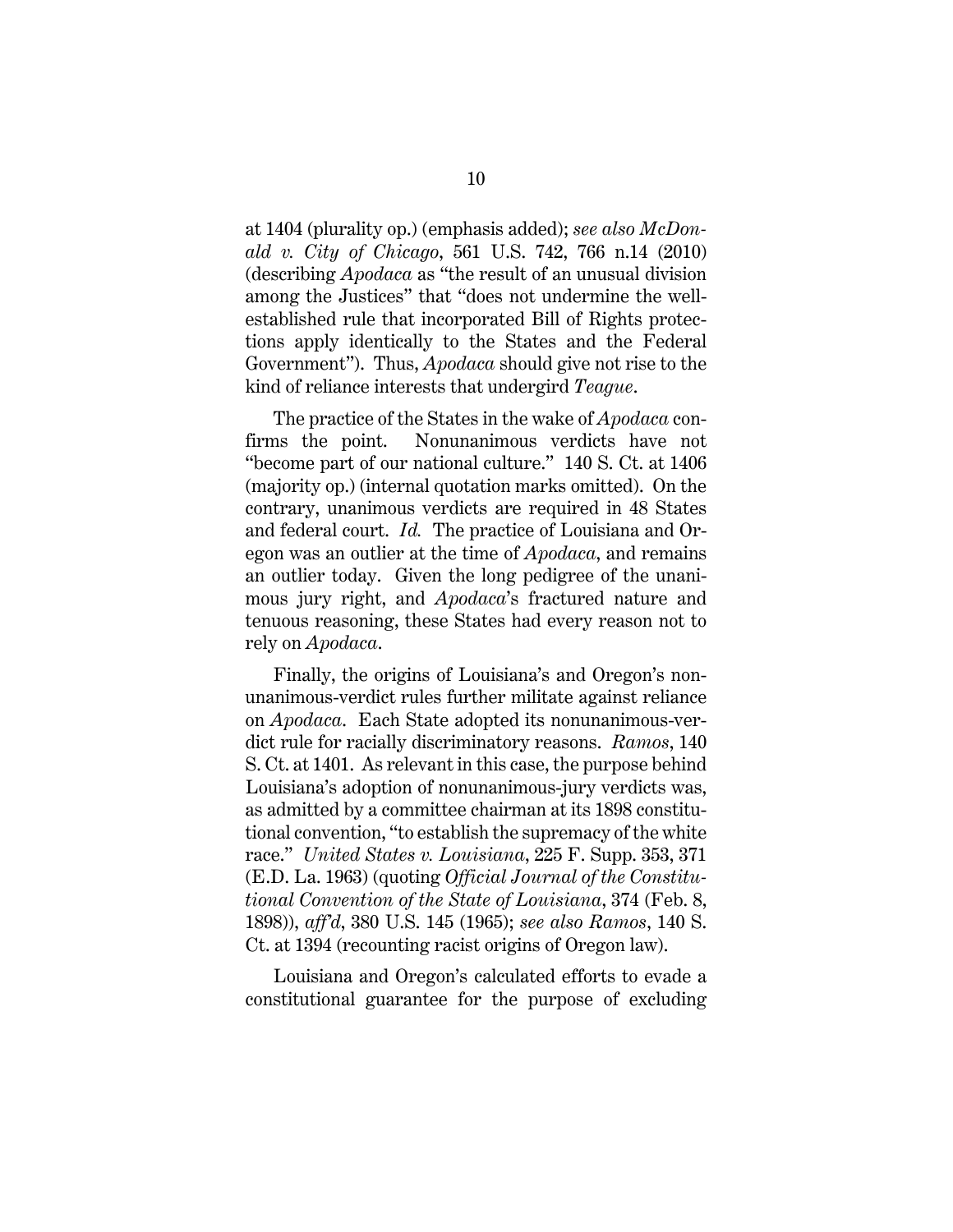Black jurors from meaningful participation in rendering criminal verdicts violated the constitutional rights of criminal defendants in both states. The origins of the laws at issue—which were never intended to "faithfully apply" federal law, *Teague*, 489 U.S. at 310 (internal quotation marks omitted)—obliterated any legitimate claim of reliance interests by Louisiana and Oregon. Stated otherwise, when a State purposefully enacts an abhorrent, racially discriminatory, and unconstitutional rule of criminal procedure, it bears the risk that, whenever this Court eventually strikes the unconstitutional rule, that relief will be provided retroactively.

## **C.** *Gideon v. Wainwright* **Supports Application of**  *Ramos* **Retroactively**

 The circumstances of this case bear a striking resemblance to *Gideon v. Wainwright*. Although *Gideon*  arose before this Court's modern retroactivity jurisprudence, it has long been recognized as the quintessential case for retroactive application of a rule of criminal procedure. In his opinion concurring in part and dissenting in part in *Mackey v. United States*, 401 U.S. 667 (1971) which heavily influenced this Court's current retroactivity framework—Justice Harlan wrote:

[I]n some situations it might be that time and growth in social capacity, as well as judicial perceptions of what we can rightly demand of the adjudicatory process, will properly alter our understanding of the bedrock procedural elements that must be found to vitiate the fairness of a particular conviction.

*Id.* at 693-94. He identified the right to counsel articulated in *Gideon* as one such example and reserved the possibility of other "possible exceptions." *Id.* at 694. This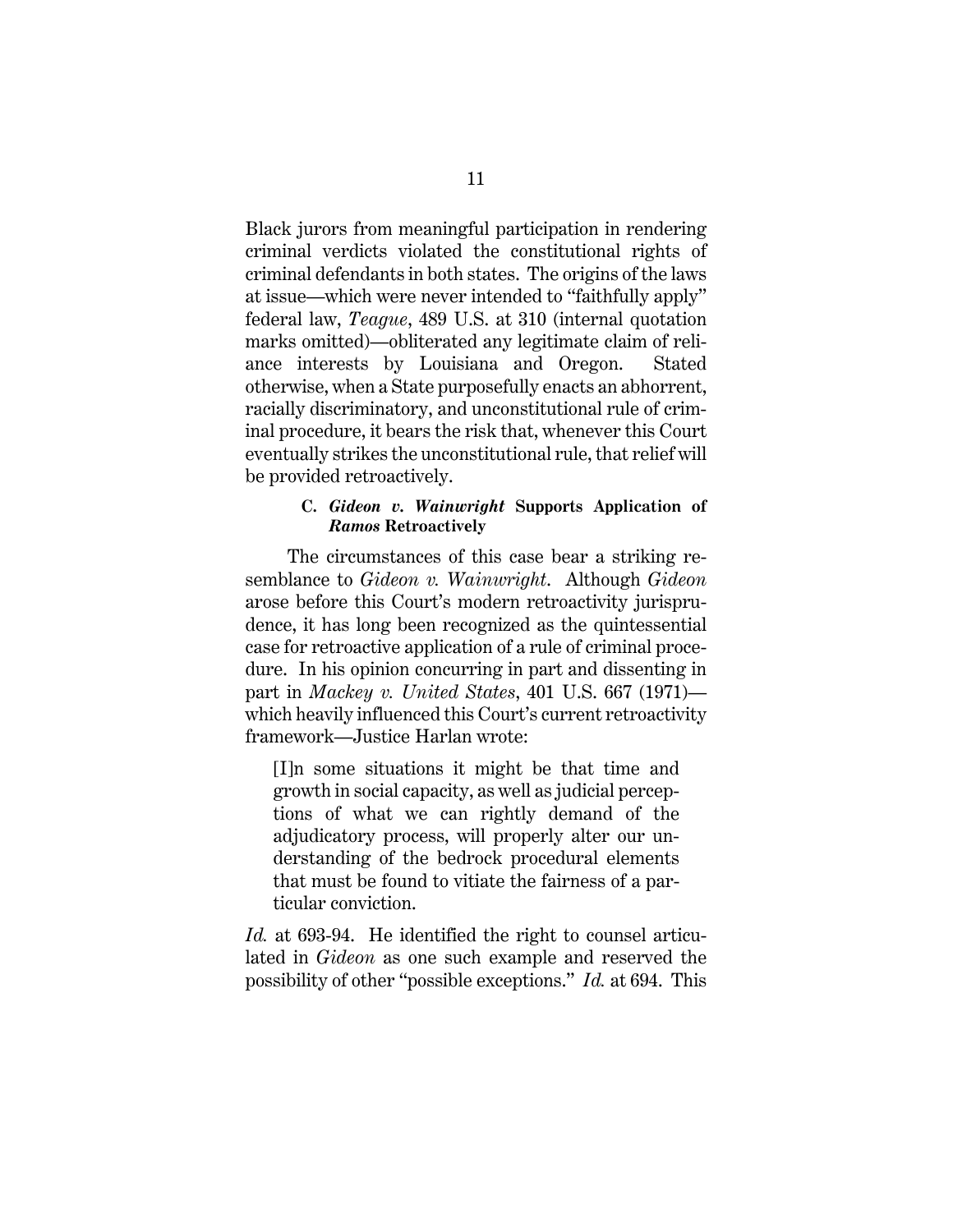Court has confirmed *Gideon*'s bedrock status. *See Whorton*, 549 U.S. at 419; *see also* Jennifer H. Berman, Padilla v. Kentucky*: Overcoming* Teague*'s "Watershed" Exception to Non-Retroactivity*, 15 U. Pa. J. Const. L. 667, 685 (2012).

 In *Gideon*, the Court recognized the Sixth Amendment right to appointment of counsel and applied it in a state-court case in a collateral-relief posture. The Court described a long line of cases holding the right to counsel to be fundamental, and explained that the Court "made an abrupt break with its own well-considered precedents" when it took the opposite position twenty-one years earlier in *Betts*. *Gideon*, 372 U.S. at 344. The *Gideon* Court described *Betts* as an "an anachronism when handed down." *Id.* at 345. Overruling *Betts*, the Court in *Gideon* described its decision as a "return[] to these old precedents, sounder [it] believe[d] than the new." *Id.* at 344. As relevant here, the contrary precedent in *Betts* thus did not prevent retroactive application of the right to counsel reaffirmed in *Gideon*.

*Gideon* supports retroactive application of the juryunanimity rule, either because the rule is not new or because the rule is a watershed rule of criminal procedure, *see* Part II, *infra*. Like *Betts*, *Apodaca*, when issued, was an "anachronism," and an "abrupt break" with the Court's well-established precedents. *See Ramos*, 140 S. Ct. at 1405. As in *Gideon*, the "gravely mistaken" *Apodaca* decision, *id.*, should not preclude retroactive application of the fundamental, ancient right to a trial by jury to those individuals in Louisiana and Oregon whose convictions were obtained by a less-than-unanimous jury.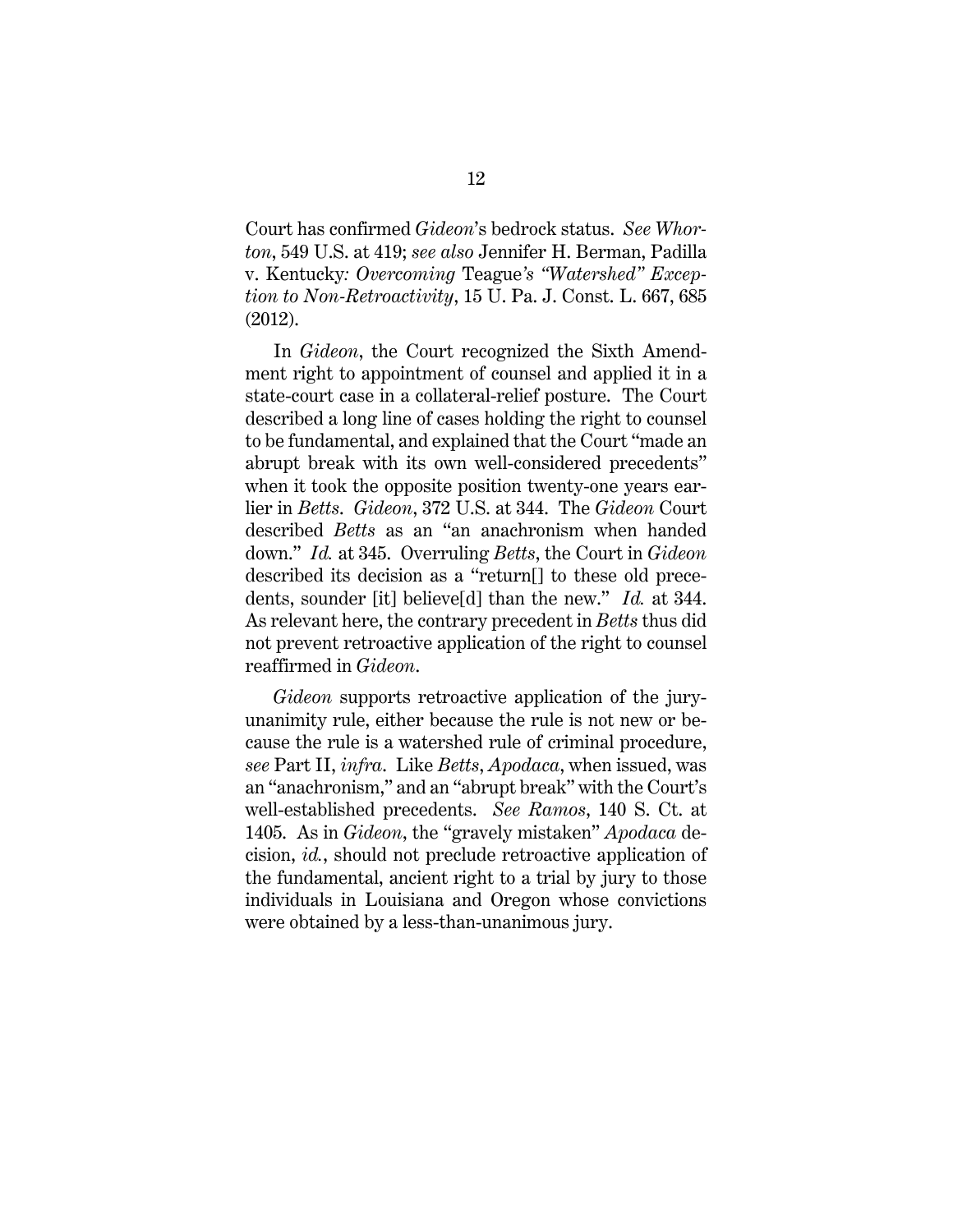## **II. IN THE ALTERNATIVE, THE RIGHT TO A VERDICT BY A UNANIMOUS JURY IS A WATERSHED RULE OF CRIMINAL PROCEDURE**

Even if the right to a unanimous jury verdict were deemed new, it would be a watershed rule. *Cf*. *Whorton*, 549 U.S. at 419 (recognizing that the right to appointed counsel recognized in *Gideon* is a watershed rule of criminal procedure). *Teague* requires retroactive application of a new "watershed" rule of criminal procedure that "implicate[s] the fundamental fairness" of the criminal proceeding. 489 U.S. at 311-12. Such procedures are ones "without which the likelihood of an accurate conviction is seriously diminished." *Id.* at 313. To be sure, this is a demanding standard. The question is not merely whether the procedure at issue is "fundamental to our system of criminal procedure" or is thought to make verdicts more accurate. *Schriro v. Summerlin*, 542 U.S. 348, 358 (2004). Rather, the question is whether the absence of the procedure "so seriously diminishe[s] accuracy that there is an impermissibly large risk of punishing conduct the law does not reach." *Id*. at 355-56 (alteration in original) (emphasis and internal quotation marks omitted).

The right to a unanimous jury is the exceptional rule that satisfies that standard.<sup>3</sup> The Sixth Amendment right to a jury trial is not just "fundamental to the American scheme of justice." *Ramos*, 140 S. Ct. at 1397 (citing *Duncan*, 391 U.S. at 148-50). It is a central feature of the legal apparatus designed to ensure that no one is convicted erroneously, as essential to that goal as the "beyond a

 $\overline{a}$ 

<sup>3</sup> The Chief Justice of the Louisiana Supreme Court agrees. *See* Order at 2, *Louisiana v. Gipson*, 2019-KH-01815 (La. 6/3/2020); 2020 WL 3427193, at \*2 (separate opinion of Johnson, C.J.) (*Ramos*  "plainly announced a watershed rule").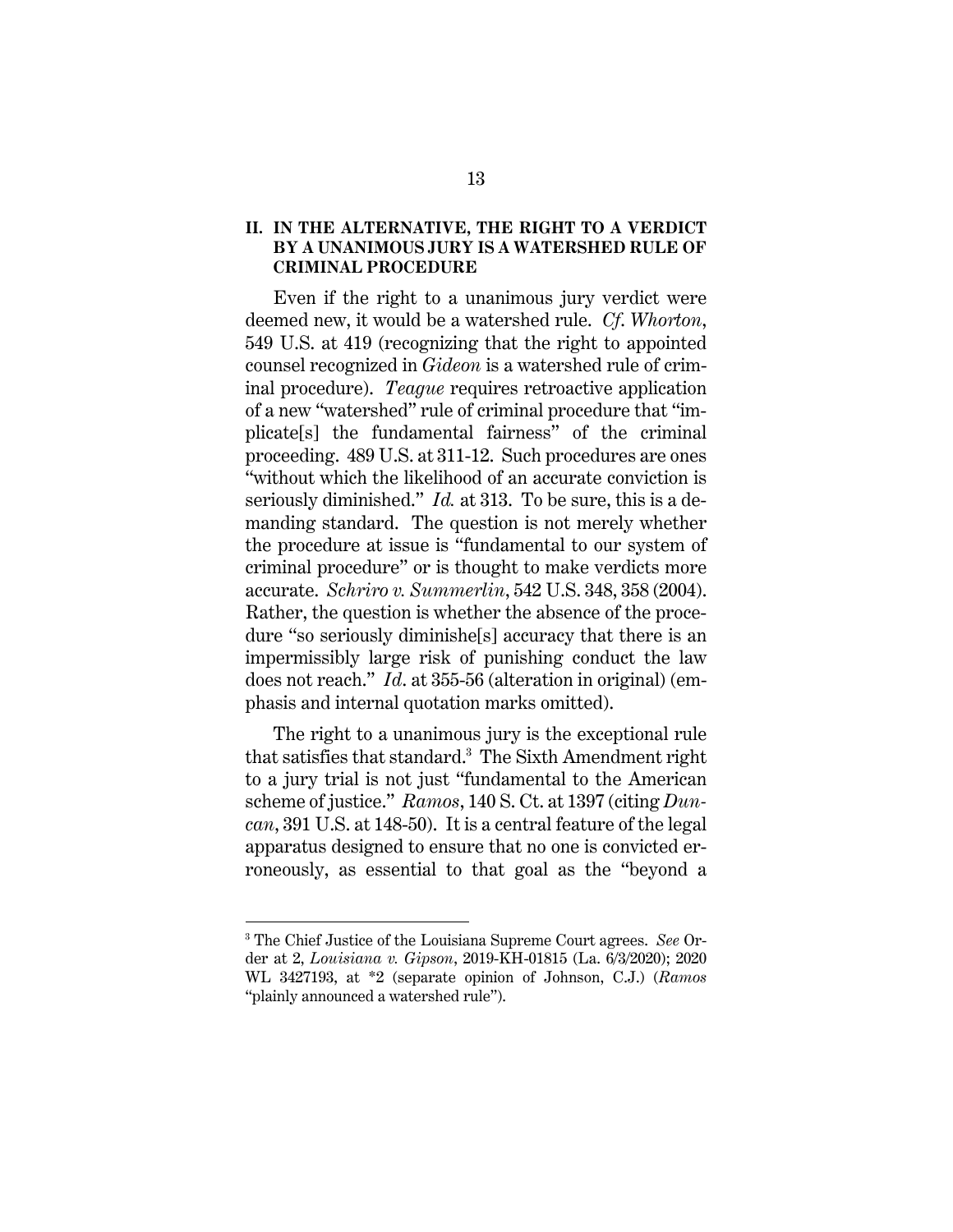reasonable doubt" standard—a standard that this Court held, applying the pre-*Teague* framework, is essential to the accuracy of jury verdicts. The Constitution strives to produce accurate verdicts by requiring an extraordinary degree of certainty. That is why a jury must find guilt "beyond a reasonable doubt." *In re Winship*, 397 U.S. 358, 361 (1970). And it is why the doubt of a single juror defeats conviction. *See Johnson v. Louisiana*, 406 U.S. 380, 391-92 (1972) (Douglas, J., dissenting) (A "unanimous jury is necessary if the great barricade known as proof beyond a reasonable doubt is to be maintained. . . . [O]ne is necessary for a proper effectuation of the other."), *overruled by Ramos*, 140 S. Ct. 1390. The unanimity requirement is a core feature of the jury-trial right, with the *purpose and effect* of increasing the accuracy of jury verdicts. Its centrality to the accuracy of jury verdicts requires its protection on collateral review.

## **A. The Historical Origins of the Right Confirm Its Critical Role in Protecting Against Inaccurate Verdicts**

The modern jury-unanimity requirement originated in England. Brief for the ACLU as Amicus Curiae, p. 3, *Ramos v. Louisiana*, 140 S. Ct. 1390 (2020). In his venerable commentaries, Blackstone wrote that no person could be found guilty of a serious crime unless "the truth of every accusation . . . should . . . be confirmed by the unanimous suffrage of twelve of his equals and neighbors, indifferently chosen, and superior to all suspicion." 4 William Blackstone, *Commentaries on the Laws of England* 343 (1769); *see also* Daniel D. Peck, *The Unanimous Jury Verdict: Its Valediction in Some Criminal Cases*, 4 Tex. Tech L. Rev. 185, 187 (1972) (examining origins of the unanimity requirement in England and writing that "[v]erdicts were thought to be more reliable if there were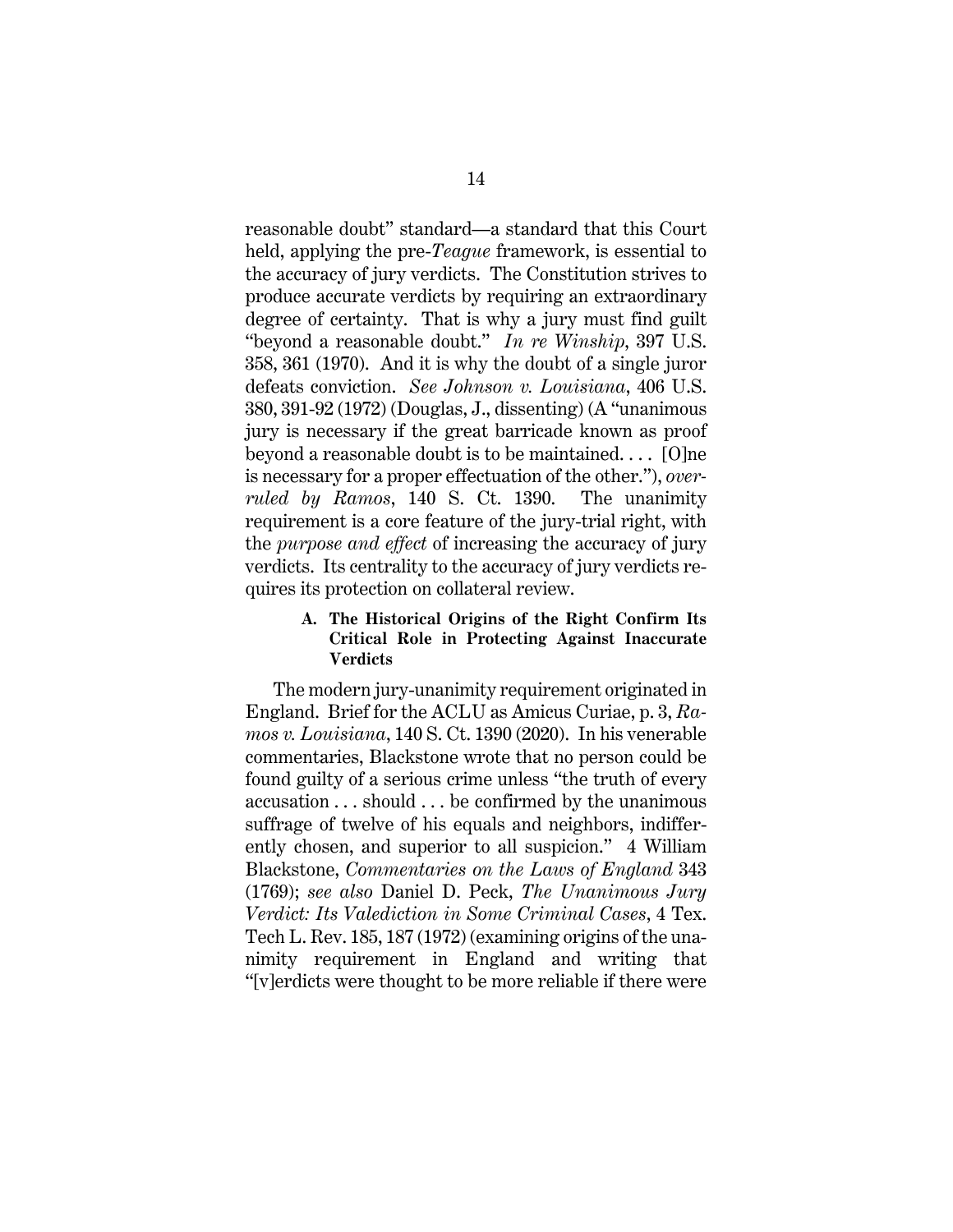a number of compurgators and a great quantum of evidence and thus only a unanimous verdict was considered trustworthy").

The Framers of the United States Constitution, who carried forward the unanimity requirement from the English tradition, recognized that jury unanimity was a critical protection against unjust and inaccurate convictions. Before the ratification of the Constitution in 1786, John Adams wrote, "[I]t is the unanimity of the jury that preserves the rights of mankind." John Adams, *A Defence of the Constitutions of Government of the United States* 376 (3d ed. 1797); *see also* 3 Joseph Story*, Commentaries on the Constitution of the United States* § 777 (1833) ("unanimity in the verdict of the jury is indispensa $ble$ ").

While the Bill of Rights was being ratified, Justice James Wilson—"who was instrumental in framing the Constitution and who served as one of the original Members of this Court," *Victor v. Nebraska*, 511 U.S. 1, 10 (1994)—highlighted in his oft-cited lectures the complementary roles of the unanimity requirement and the requirement to find guilt beyond a reasonable doubt: "To the conviction of a crime, the *undoubting and the unanimous* sentiment of the twelve jurors is of indispensable necessity." 2 James Wilson, *Works of the Honourable James Wilson* 350 (Lorenzo Press 1804); *see also id.* at 306, 311, 342, 351, 360 (further noting the unanimity requirement).

Justice Wilson emphasized that the unanimity requirement was instrumental in protecting criminal defendants against verdicts tainted by bias:

The greatest security [against biased verdicts] is provided by declaring, and by reducing to practice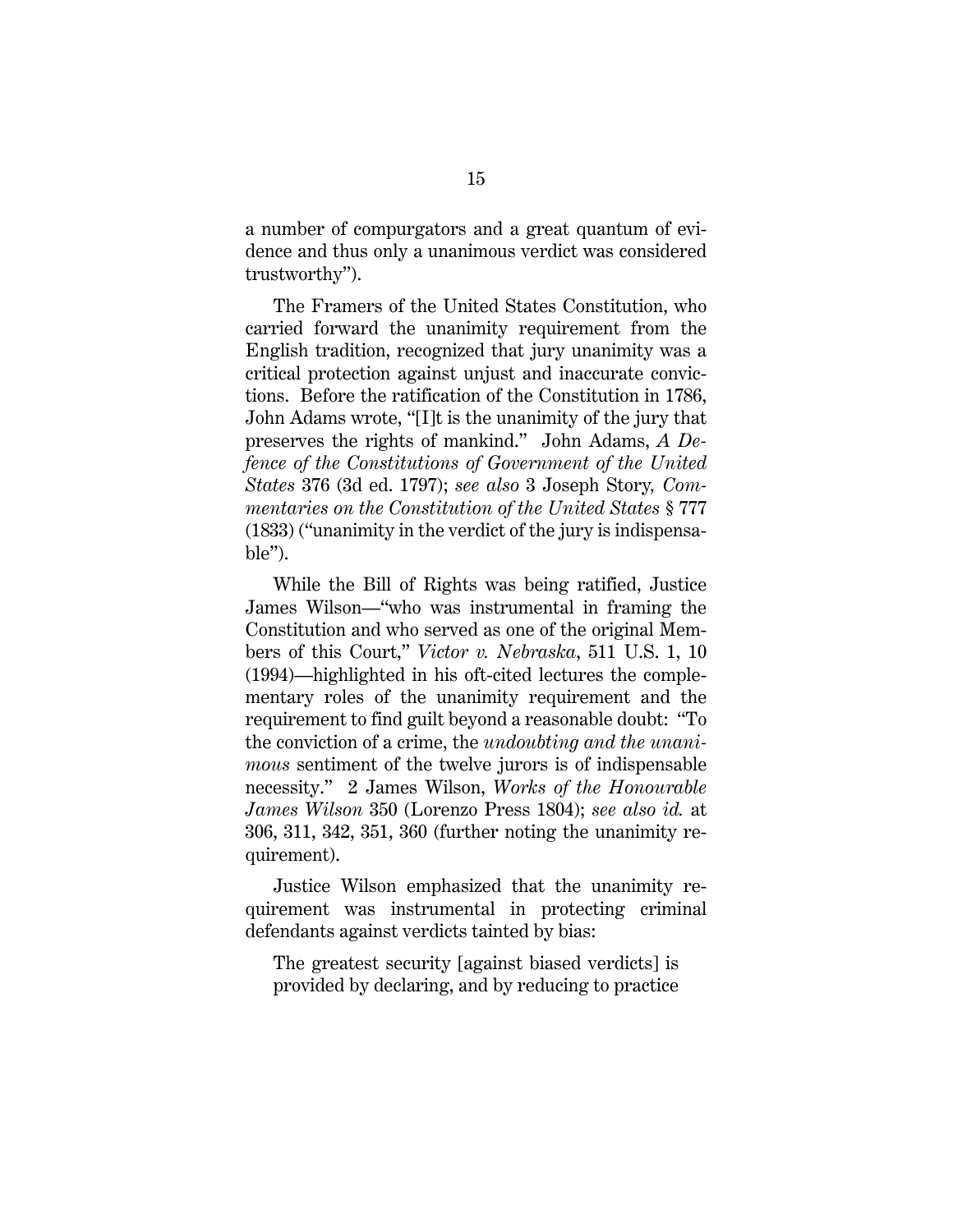the declaration, that he shall not suffer, unless the selected body who act for his country say *unanimously and without hesitation*—he deserves to suffer. *By this practice, the party accused will be effectually protected from the concealed and poisoned darts of private malice and malignity*, and can never suffer but by the voice of his country.

#### *Id.* at 351 (emphases added).

Nineteenth-century commentators and courts reaffirmed that unanimous jury requirements ensured more accurate and reasoned decisionmaking, and tied the requirement to the burden of proof required to affirm a conviction. The Scottish lawyer William Forsyth opined that "to require that twelve men should be unanimous was simply to fix the amount of evidence which the law deemed to be conclusive of a matter in dispute." 1 William Forsyth, *History of Trial by Jury* 239 (1852). Similarly, Forsyth described the unanimity requirement as "furnish[ing] a safeguard against precipitancy, and ensur[ing] a full and adequate discussion of every question which can fairly admit of doubt." *Id.* at 247. The requirement of unanimity, he explained, carries with it the advantage that "[i]n the event of any difference of opinion it secures a discussion. It is not possible to poll the jury at once, and so without further trouble or consideration to come to the conclusion. Any one dissentient person can compel the other eleven fully and calmly to reconsider their opinions." *Id.* at 251.

Early courts explained that the purpose of the jury trial right was to protect innocent persons from conviction.

Discussing the jury trial right and the unanimity requirement in particular, the Supreme Court of Kansas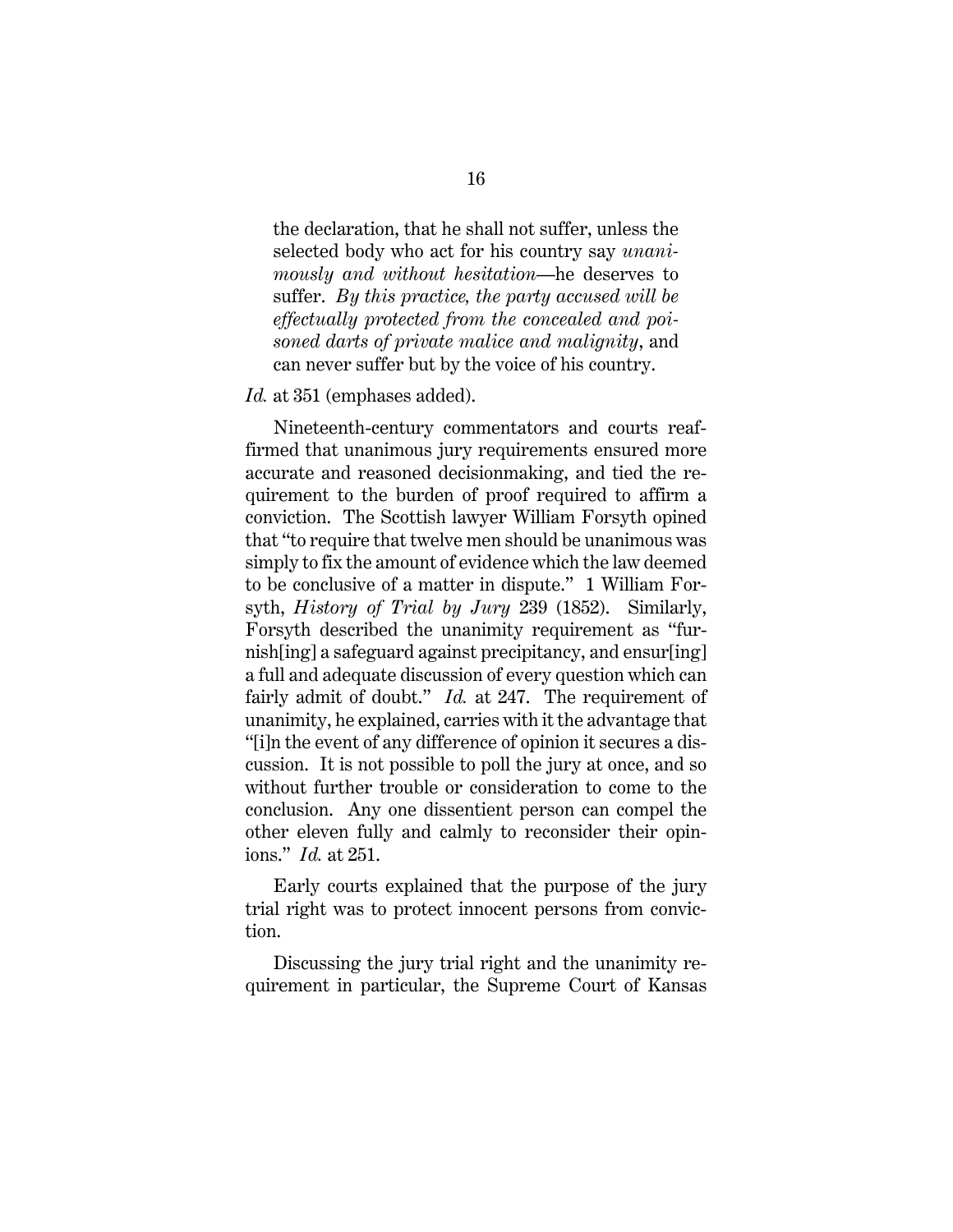proclaimed that the "unanimous conclusion of twelve different minds, is the certainty of fact sought in the law," *State v. Bybee*, 17 Kan. 462, 467 (1877), noting that "the testimony of *each individual juror* should be led to the same conclusion." *Id.* (emphasis added). The Supreme Court of Ohio, discussing the unanimity requirement, likewise opined: "We are of opinion it was this very tribunal, thus constituted, that those who framed and adopted the constitution of this state intended to perpetuate and *make the safeguard of innocence*, by securing its benefits to every person accused of crime in any of its courts." *Work v. State*, 2 Ohio St. 296, 305 (1853) (emphasis added); *see also Ford v. Maryland*, 12 Md. 514 (1859) ("unanimity is indispensable to the sufficiency of a verdict" (emphasis omitted)).

The U.S. Court of Appeals for the D.C. Circuit similarly affirmed that a "unanimous verdict is, alone, competent to determine the fact in issue." *United States v. Lawrence*, 26 F. Cas. 886, 886 (C.C.D.C. 1835). Even the Supreme Court of Oregon, before Oregon's adoption of its nonunanimous-verdict rule, recognized that the "unanimous conclusion of twelve different minds is the *certainty of fact* sought in the law," *State v. Ivanhoe*, 35 Or. 150, 160 (1899) (emphasis added), further opining that "safe and just results" at trial can *only* be obtained "by deliberation, mutual concessions, and due deference . . . in a body where unanimity is required." *Id.* at 152.

Modern state courts have reaffirmed these principles. Discussing accuracy in capital convictions, the Delaware Supreme Court observed:

From the inception of our Republic, the unanimity requirement and the beyond a reasonable doubt standard have been integral to the jury's role in ensuring that no defendant should suffer death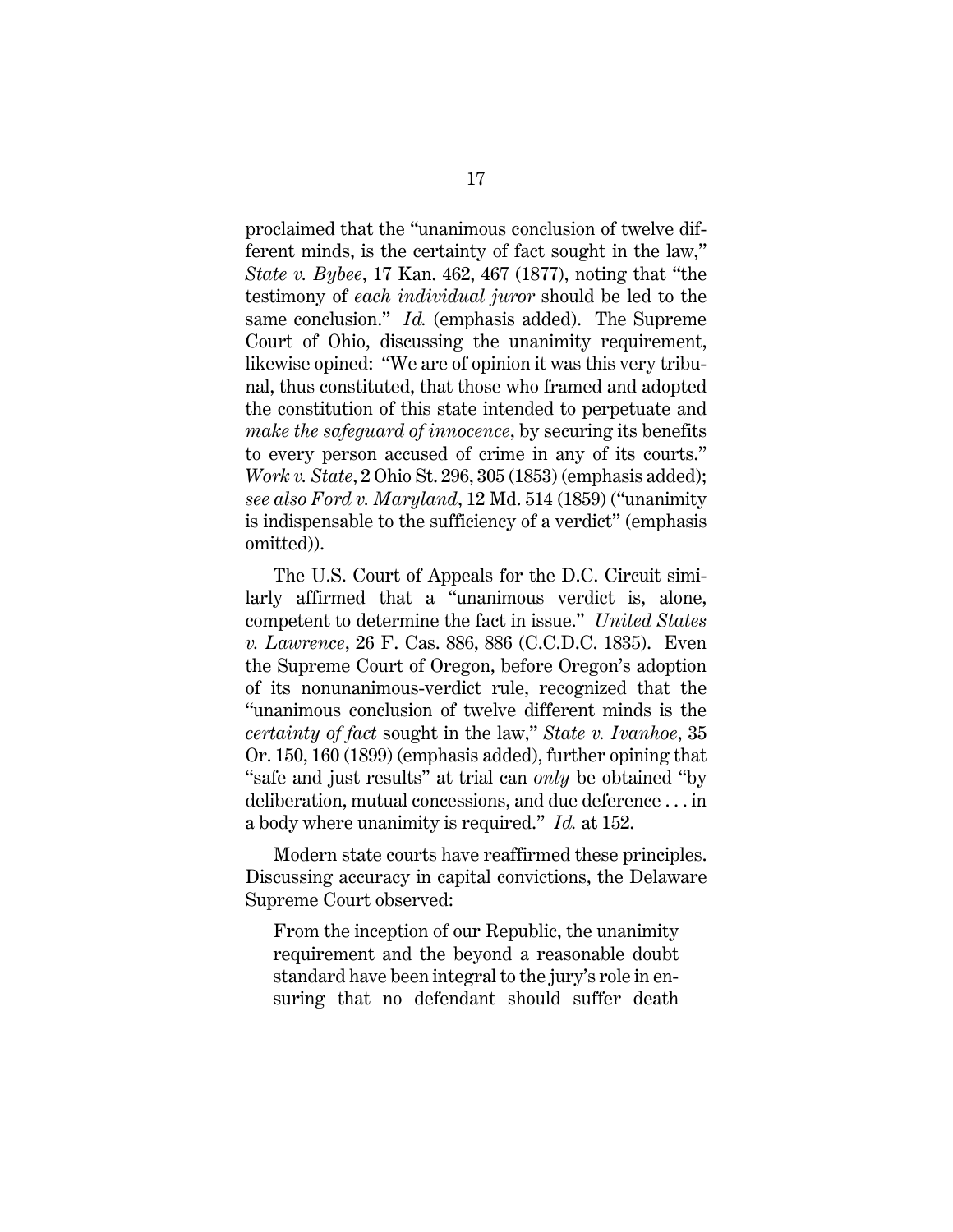unless a cross section of the community unanimously determines that should be the case, under a standard that requires them to have a *high degree of confidence* that execution is the just result.

*Rauf v. State*, 145 A.3d 430, 437 (Del. 2016) (per curiam). As that court observed, the unanimity requirement is inextricably interrelated to the requirement that guilt be proved "beyond a reasonable doubt." The two work hand in hand to ensure confidence in the accuracy of convictions.

# **B. This Court Has Repeatedly Recognized That the Rule Protects Against Inaccurate Verdicts**

This Court's decisions confirm the crucial role of the unanimity requirement in producing accurate verdicts. As a general matter, the purpose of trial by jury, as noted in *Duncan v. Louisiana*, is to provide a "safeguard against the corrupt or overzealous prosecutor and against the compliant, biased, or eccentric judge." 391 U.S. at 156. "Our conclusion," the Court explained, "is that in the American States, as in the federal judicial system, a general grant of jury trial for serious offenses is a fundamental right, *essential for preventing miscarriages of justice and for assuring that fair trials are provided for all defendants*." *Id.* at 157-58 (emphasis added). And this Court has acknowledged that the unanimity requirement is a "substantial and essential" feature of the jurytrial right. *Patton v. United States*, 281 U.S. 276, 290 (1930) (internal quotation marks omitted).

Nonunanimous decision-making is substantially likely to produce unreliable, biased verdicts. Decisionmaking by a less-than-unanimous jury was designed to exclude the voices of minority jurors, and has had that effect. The right to a unanimous jury thus provides an essential defense against biases that may infect a jury's decision when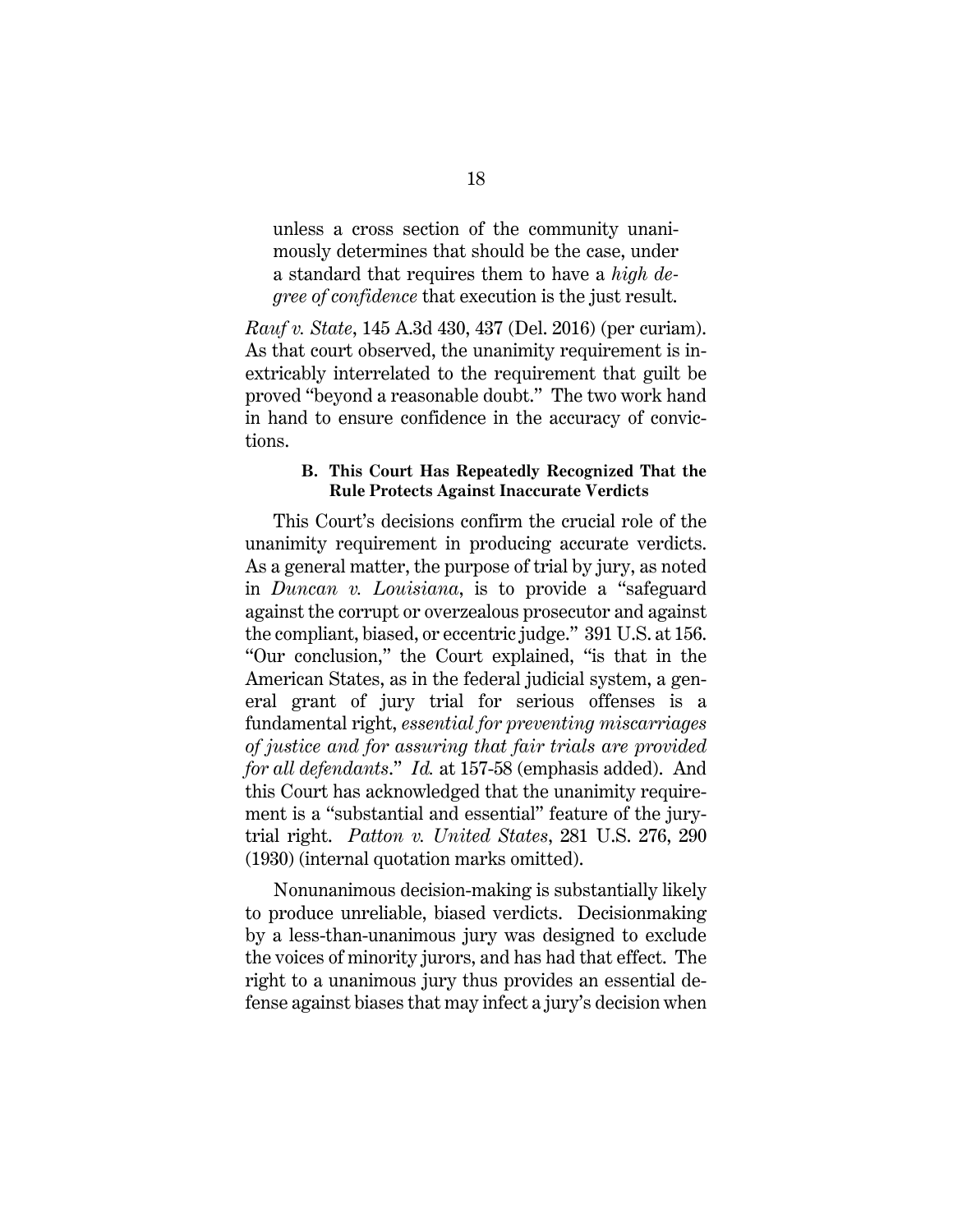minority voices are not present. *See Strauder v. West Virginia*, 100 U.S. 303, 309 (1880) ("[P]rejudices often exist against particular classes in the community, which sway the judgment of jurors, and which, therefore, operate in some cases to deny to persons of those classes the full enjoyment of that protection which others enjoy."); *see also Johnson*, 406 U.S. at 399 (Stewart, J., dissenting) ("The requirement that the verdict of the jury be unanimous . . . provides the simple and effective method endorsed by centuries of experience and history to combat the injuries to the fair administration of justice that can be inflicted by community passion and prejudice.").

In a series of cases involving jury size and unanimity, the Court again reiterated that jury unanimity is critical to unbiased, reasoned, and accurate verdicts. In *Williams v. Florida*, 399 U.S. 78 (1970), the Court considered whether the Sixth Amendment, incorporated through the Fourteenth Amendment, permitted Florida to use a sixperson jury. *Id.* at 86.

The Court concluded that Florida could use a six-person jury, but it tied its reasoning to the unanimity requirement. It explained: there is "little reason to think that [the purposes of the jury requirement] are in any meaningful sense less likely to be achieved when the jury numbers six, than when it numbers 12—*particularly if the requirement of unanimity is retained*." *Id*. (emphasis added). Drawing on this observation, the Court later held in *Burch v. Louisiana*, 441 U.S. 130 (1979), that six-person juries must be unanimous. *See id.* at 139.

The Court reiterated this point in *Brown v. Louisiana*, 447 U.S. 323 (1980), decided under the Court's prior retroactivity framework. *Brown* presented the question whether to apply the Court's decision in *Burch* requiring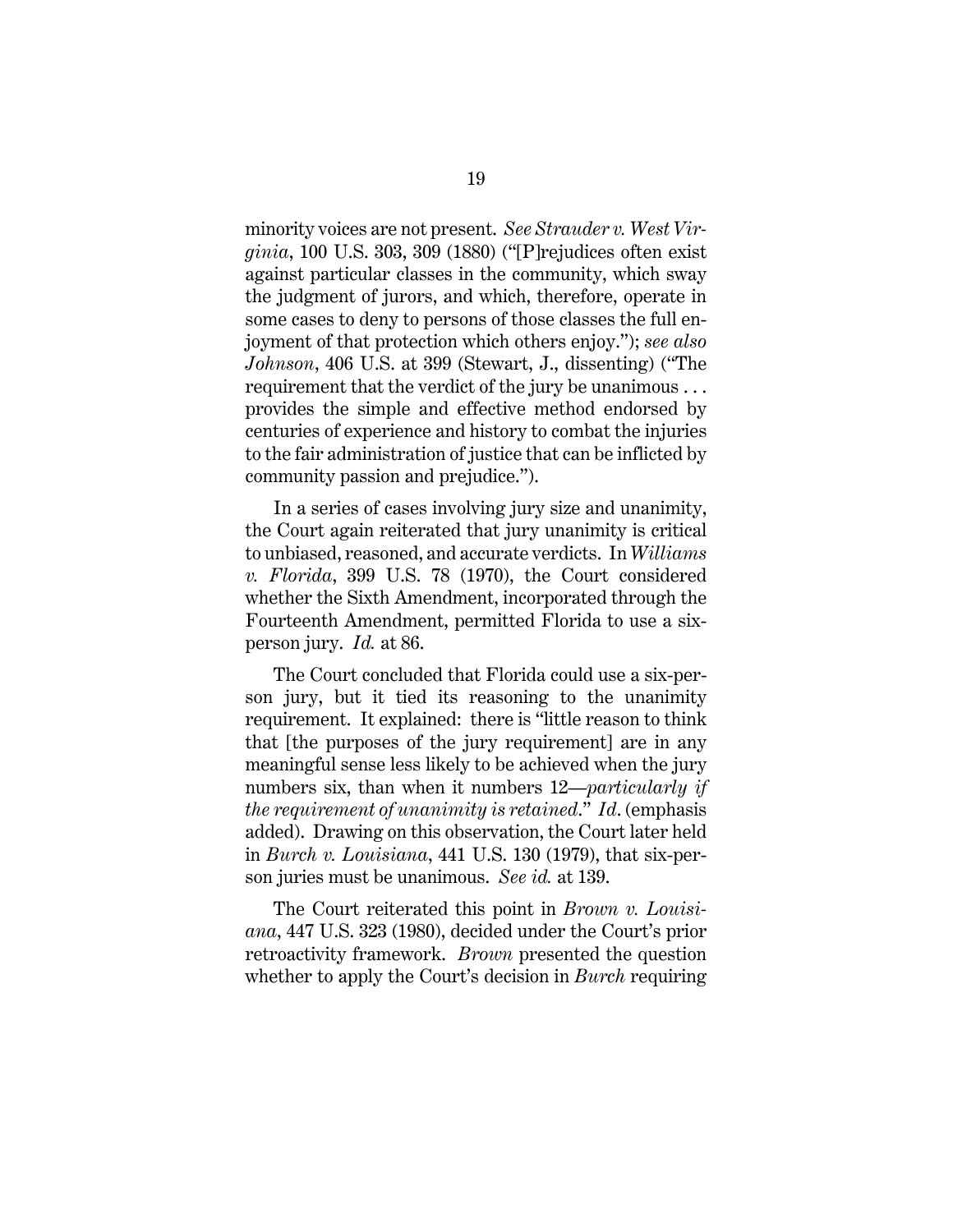unanimity in six-person juries to other cases on direct review. Applying the pre-*Teague* framework, which focused on whether "the major purpose of new constitutional doctrine is to overcome an aspect of the criminal trial that substantially impairs its truth-finding function and so raises serious questions about the accuracy of guilty verdicts in past trials," 447 U.S. at 328 (internal quotation marks omitted), the Court concluded that its decision in *Burch* should be applied to other cases on direct review.

In reaching this decision, the plurality repeatedly emphasized the truth-enhancing function of the unanimous jury:

When the requirement of unanimity is abandoned, the vote of this "additional" juror is essentially superfluous. The prosecution's demonstrated inability to convince all the jurors of the accused's guilt certainly does nothing to allay our concern about the reliability and accuracy of the jury's verdict. And while the addition of another juror to the five-person panel may statistically increase the representativeness of that body, relinquishment of the unanimity requirement removes any guarantee that the minority voices will actually be heard.

447 U.S. at 333. As the Court recognized, when the prosecutor fails to convince all of the jurors of a defendant's guilt, a court cannot be sure that the resulting verdict is accurate and reliable.

A verdict is just as suspect when a prosecutor fails to convince two of twelve jurors as when she fails to convince one of six jurors. How can it be said that a prosecutor has established guilt beyond a reasonable doubt in such a circumstance? And how can the minority jurors be said to be represented on the jury when the majority jurors can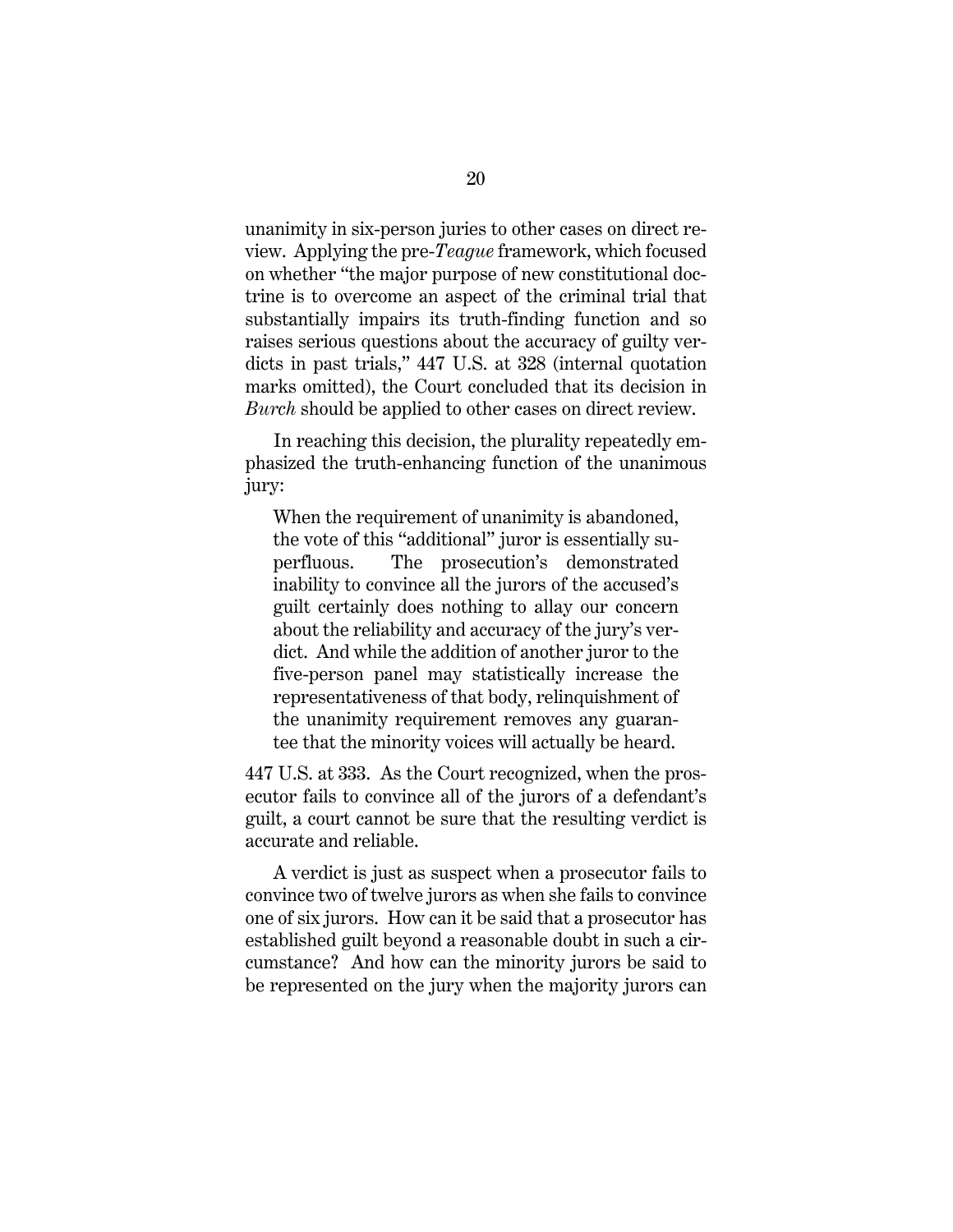ignore their votes? The absence of a unanimity requirement seriously diminishes the accuracy of jury verdicts.

Finally, this Court's treatment of the interrelated requirement of proof beyond a reasonable doubt provides yet further confirmation of the truth-protecting nature of the unanimity requirement. In *Ivan v. City of New York*, 407 U.S. 203 (1972) (per curiam), this Court concluded, under the pre-*Teague* framework, that the new rule articulated in *Winship* would be given "complete" retroactive effect, and applied the standard retroactively on direct review in that case. *Id.* at 204-05. The Court reasoned that the reasonable doubt standard is essential to reducing convictions based on factual error and to upholding "the presumption of innocence—that bedrock 'axiomatic and elementary' principle whose 'enforcement lies at the foundation of the administration of criminal law.'" *Id.* (quoting *In re Winship*, 397 U.S. at 363-64). In *Winship*, the Court explained that a conviction based upon the civil preponderance standard would amount to "a lack of fundamental fairness." 397 U.S. at 363. Later, *Teague* incorporated this "fundamental fairness" language into its watershed procedural rule exception to nonretroactivity. 489 U.S. at 312; *see also Hankerson v. North Carolina*, 432 U.S. 233, 243-44 (1977) ("Where the major purpose of new constitutional doctrine is to overcome an aspect of the criminal trial that substantially impairs its truth-finding function and so raises serious questions about the accuracy of guilty verdicts in past trials, the new rule has been given complete retroactive effect." (quoting *Ivan*, 407 U.S. at 204)).

Albeit arising under the pre-*Teague* standard, *Ivan*  retains force here. Given the role of the burden of proof in producing accurate verdicts, there is little doubt that the result in that case would have been the same even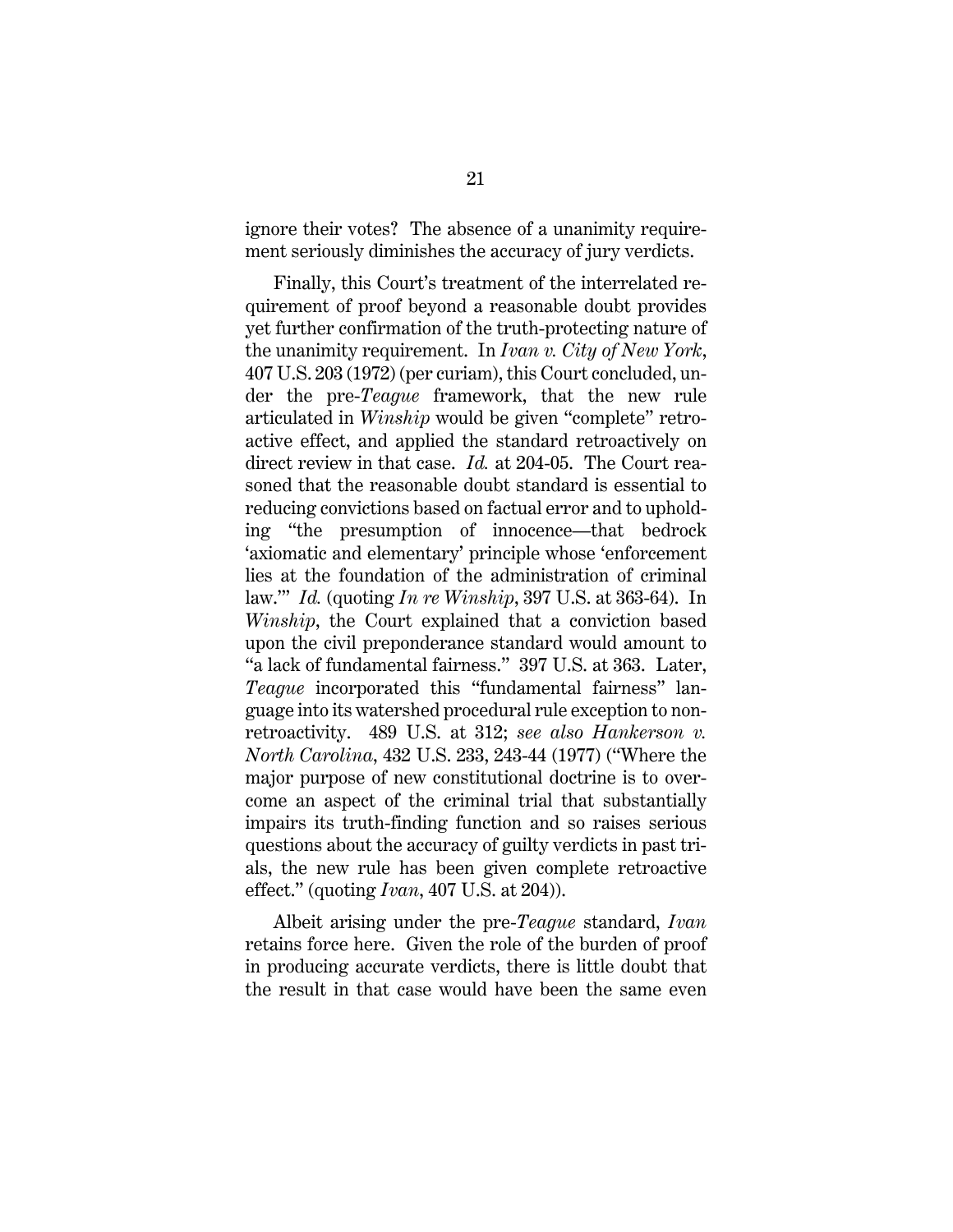when applied to cases on collateral review under the *Teague* standard. And just as conviction without proof beyond a reasonable doubt would be fundamentally unfair, so too are the convictions Louisiana and Oregon have obtained by evading the complementary protection of the Sixth Amendment's unanimity requirement.

## **C. Modern Experience Confirms That Unanimous Juries Reach More Accurate Results**

Academic research confirms the truth-promoting role of the unanimous-jury requirement. Unanimous decisionmaking by juries yields numerous benefits that increase the accuracy of jury verdicts: unanimous-rule juries (1) tend to deliberate longer; (2) ensure that each individual juror has a voice in the deliberations; (3) more frequently correct factual errors during deliberations and engage more frequently in evidence-driven (as opposed to result-oriented) deliberations; and (4) tend to be more confident in their results.

1. Studies show that where unanimity is required, "jurors evaluate evidence more thoroughly, spend more time deliberating and take more ballots. In contrast, where unanimity is not required juries tend to end deliberations once the minimum number for a quorum is reached." American Bar Ass'n, *Principles for Juries and Jury Trials* 24 (2005) (citation omitted); *see also* Dennis J. Devine, et al*., Jury Decision Making: 45 Years of Empirical Research on Deliberating Groups,* 7 Psychol. Pub. Pol'y  $\&$  L. 622, 669 (2001) (discussing data that tend to show that the absence of a unanimity requirement leads to less deliberation); J.H. Davis, et al., *The decision processes of 6- and 12-person mock juries assigned unanimous and two-thirds majority rules*, 32(1) J. Personality & Soc. Psychol. 1, 9, 12 (1975) (unanimous juries spend more time deliberating, while juries only required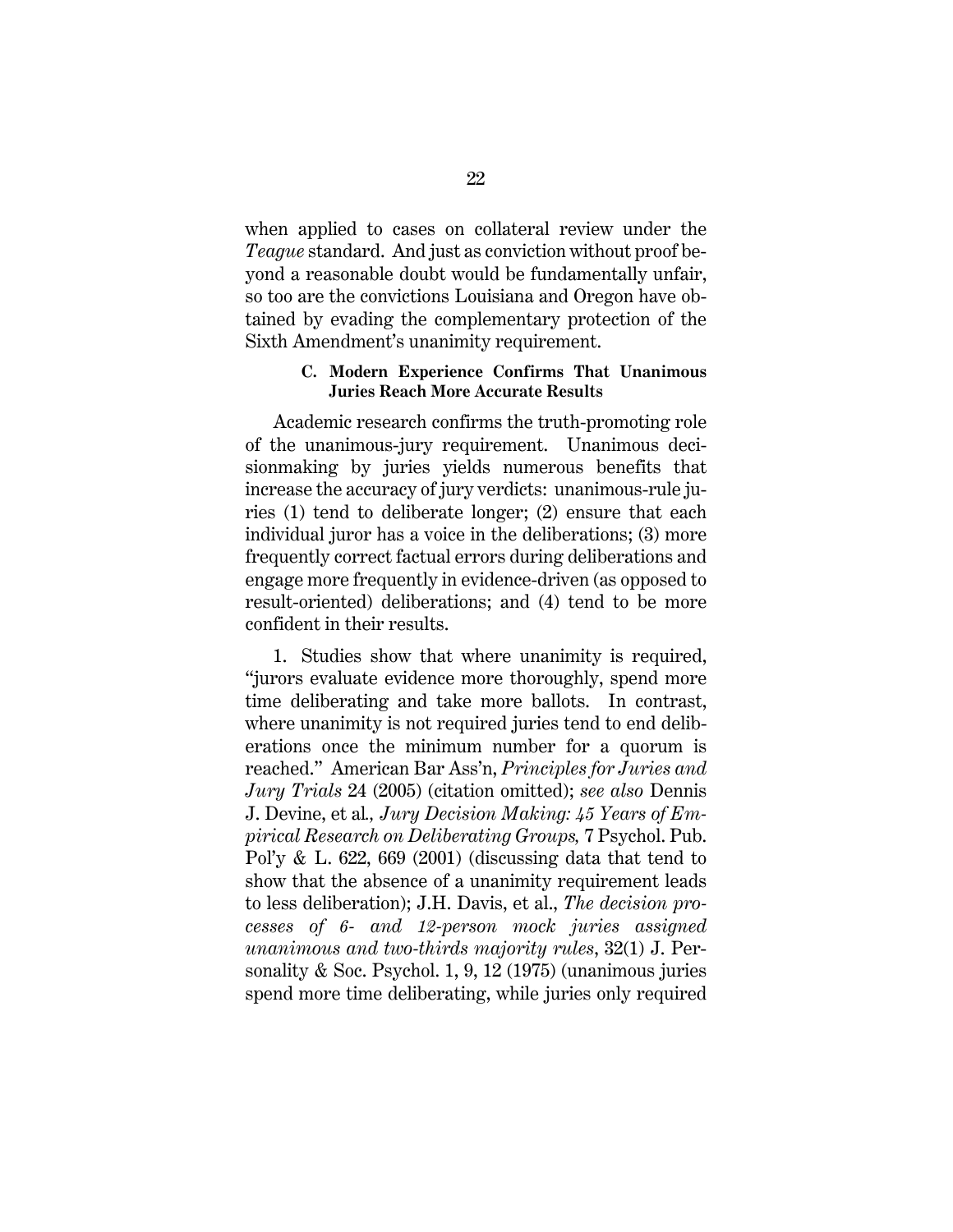to reach a two-thirds majority stopped deliberating immediately or within ten minutes of getting the requisite number of votes). Accordingly, quorum groups may reach decisions twice as quickly as jurors under a unanimity rule. R.D. Foss, *Structural effects in simulated jury decision making*, 40 J. Personality & Soc. Psychol. 1055, 1055-62 (1981).

2. Unanimity also increases the participation of minority-viewpoint jurors in deliberations. Summarizing empirical findings of the effects of unanimity on civil juries, one researcher found that "[j]urors in the minority participated more actively and were more influential in the mock juries who had to reach unanimity. In contrast, their counterparts operating under a majority-decision rule were much less active." Valerie P. Hans*, The Power of Twelve: The Impact of Jury Size and Unanimity on Civil Jury Decision Making*, 4 Del. L. Rev. 1, 23-24 (2001). Studies have also found that majority-rule juries tend to dismiss the views of minority "holdout" jurors, despite "no evidence that these outvoted holdouts are irrational or eccentric in ways that justify isolating them or failing to seriously consider their views." Shari Seidman Diamond, et al., *Revisiting the Unanimity Requirement: The Behavior of the Non-Unanimous Civil Jury*, 100 Nw. U.L. Rev. 201, 205 (2006). This reduced consideration of minority viewpoints in nonunanimous juries threatens robust debate and the legitimacy of jury verdicts. Jeffrey B. Abramson, *We, The Jury: The Jury System and the Ideal of Democracy* 179-205 (1994).

3. Unanimous-rule jurors reach more accurate factual conclusions than do majority-rule juries. Synthesizing empirical studies on juror deliberations, one commentator found that juries operating under majority rules correct each other's factual errors less frequently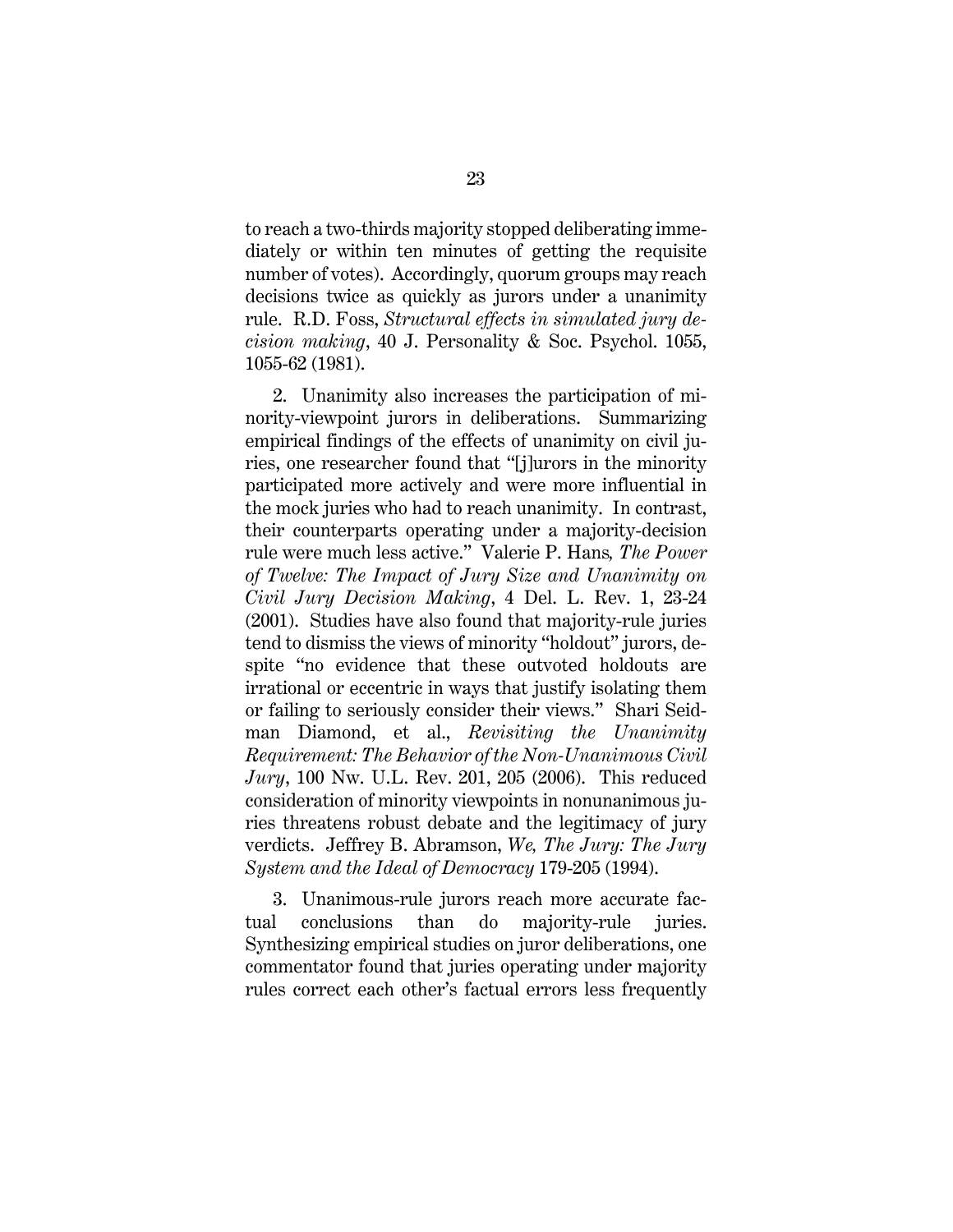than do jurors under a unanimity rule. John Guinther, *The Jury in America* 81 (1988). Unanimous-rule jury deliberations are accordingly more "evidence-driven," beginning more frequently with discussions of evidence than do majority-rule juries, whose deliberations tend to be more verdict-driven. *See* Valerie P. Hans, *Deliberation and Dissent: 12 Angry Men Versus the Empirical Reality of Juries*, 82 Chi.-Kent L. Rev. 579, 587 (2007).

4. Jurors on unanimous-rule juries tend to be more confident in the accuracy of their verdicts. A review of empirical analyses on jury decisionmaking found that jurors serving on juries required to reach unanimous verdicts "have tended to report being more satisfied and confident that the jury reached the correct verdict." Devine, *supra*, at 669.

Given the demonstrated benefits of unanimous decisionmaking, it should come as no surprise that the public views unanimous juries as more accurate and fair. One large empirical survey found that participants believed that twelve-person, unanimous juries were the most accurate, most thorough, most likely to represent minorities, most likely to minimize bias and maximize fairness, as compared with smaller and majority-rule juries. Robert J. MacCoun & Tom R. Tyler, *The Basis of Citizen's Perceptions of the Criminal Jury: Procedural Fairness, Accuracy, and Efficiency*, 12 L. & Hum. Behav. 333, 337– 38 & tbl.1 (1988). This research takes on an added importance in this moment where society is increasingly noticing racial inequities in the criminal justice system, including the exclusion of racial minorities on juries.

Together, this research and experience confirm that the unanimity requirement actually delivers on its intended purpose: to ensure the accuracy of convictions.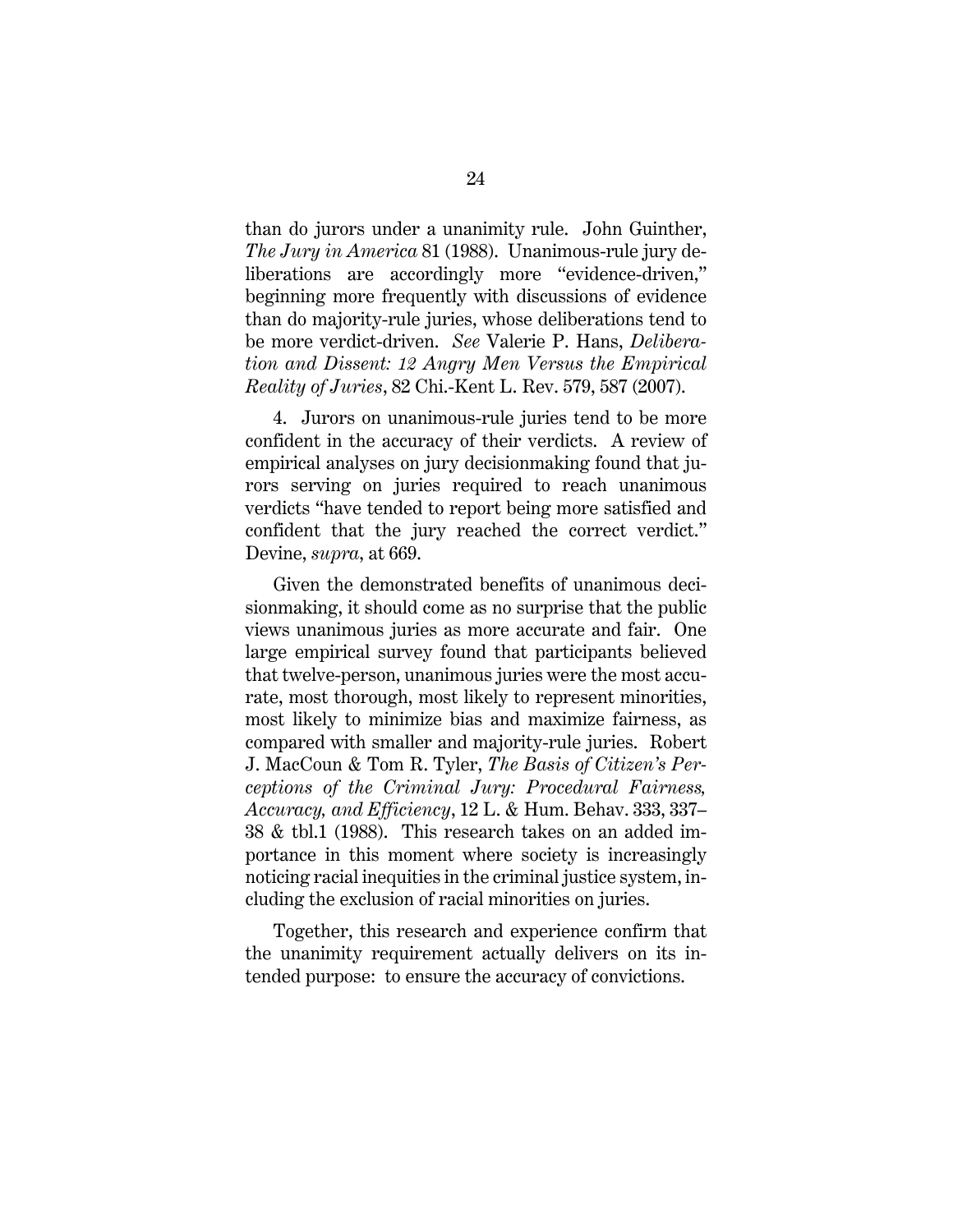### **D. The Origins of the Nonunanimous-Jury Rule in Louisiana and Oregon Confirm That It Diminishes Accuracy**

Finally, the nonunanimous-jury rule of Louisiana and Oregon was intended to diminish, and has the effect of diminishing, the accuracy of jury verdicts.

 Louisiana's nonunanimous-jury rule was designed to discriminate against Blacks, and has been doing so since its inception more than 100 years ago. Eliminating unanimity was designed to render irrelevant Black jurors, whose participation on juries had recently been required by federal law. *See Ramos*, 140 S. Ct. at 1394 (Louisiana rule was designed "to ensure that African-American juror service would be meaningless" (internal quotation marks omitted)); *see also id.* (describing racist origins of Oregon's rule); *id.* at 1417 (Kavanaugh, J., concurring in part) (describing origins of Louisiana rule in more detail). Arguing that *Ramos* "plainly announced a watershed rule," Chief Justice Johnson of the Louisiana Supreme Court recently explained that "[t]he whole point of the law was to make it easier to convict African American defendants at criminal trials, even when some of the jurors themselves were African American." Order at 3, *Louisiana v. Gipson*, 2019-KH-01815 (La. 6/3/2020); 2020 WL 3427193, at \*2.

Given these origins, "it is no surprise that non-unanimous juries can make a difference in practice, especially in cases involving black defendants, victims, or jurors." *Ramos*, 140 S. Ct. at 1417 (Kavanaugh, J, concurring in part). Nonunanimous-jury verdicts "can silence the voices and negate the votes of black jurors, especially in cases with black defendants or black victims, and only one or two black jurors." *Id.* at 1418.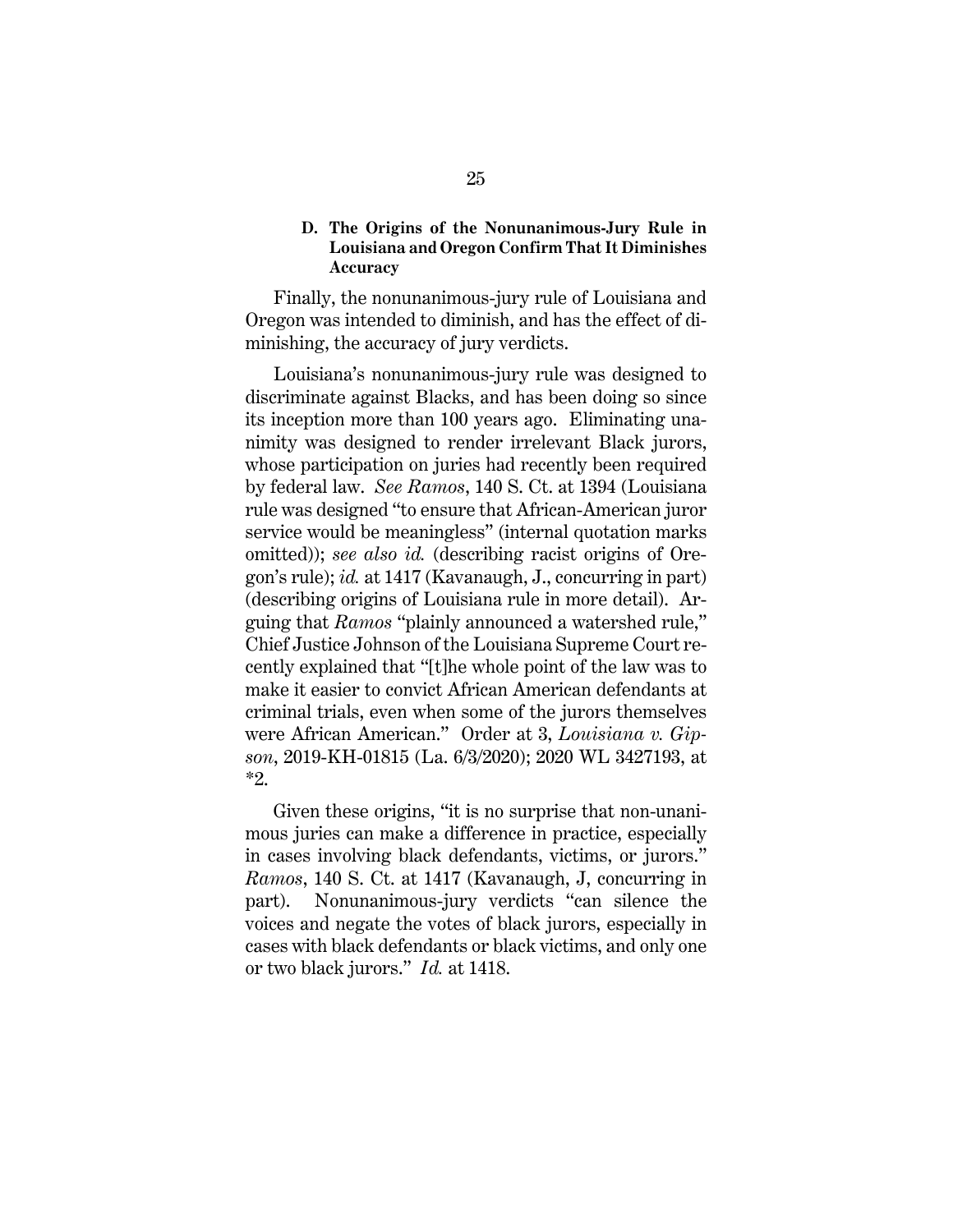Data on nonunanimous-jury verdicts contained in the record of *State v. Melvin Cartez Maxie*, No. 13-CR-72522 (La. 11th Jud. Dist.), and submitted to the Court in the Joint Appendix in *Ramos v. Louisiana*, confirm these observations. According to those data, Black defendants in Louisiana have been 30 percent more likely than white defendants to be convicted by nonunanimous juries. J.A. at 52-53, *Ramos v. Louisiana*, 140 S. Ct. 1390 (2020) (No. 18- 5924), 2018 WL 8545357, at \*52-53. Additionally, Black jurors cast "empty" votes at 64 percent above the expected rate whereas white jurors cast "empty" votes at 32 percent less than the expected rate if empty votes were evenly dispersed amongst all jurors. *Id.* at \*50-51. In other words, Louisiana's rule in reality "silence[s] the voices and negate[s] the votes" of Black jurors, *Ramos*, 140 S. Ct. at 1418 (Kavanaugh, J., concurring in part), far more often than those of white jurors—creating an unacceptable risk of inaccurate verdicts in cases involving Black defendants.

Nonunanimous-jury rules seriously compromise the accuracy of jury verdicts, to the detriment of criminal defendants in general and minority defendants in particular. That was the purpose of the at-issue rules, and that has been their effect.

\* \* \*

A unanimous jury is a hallmark of a fair, reliable criminal trial in this country, and it has been so since our Nation's founding. Because of racist laws enacted by Louisiana and Oregon, criminal defendants in those States have been denied that hallmark protection for far too long, and they have been advocating for *Apodaca*'s abrogation since the day it was decided. Until now, the Court has recognized only one rule of criminal procedure entitled to retroactive application on collateral review under the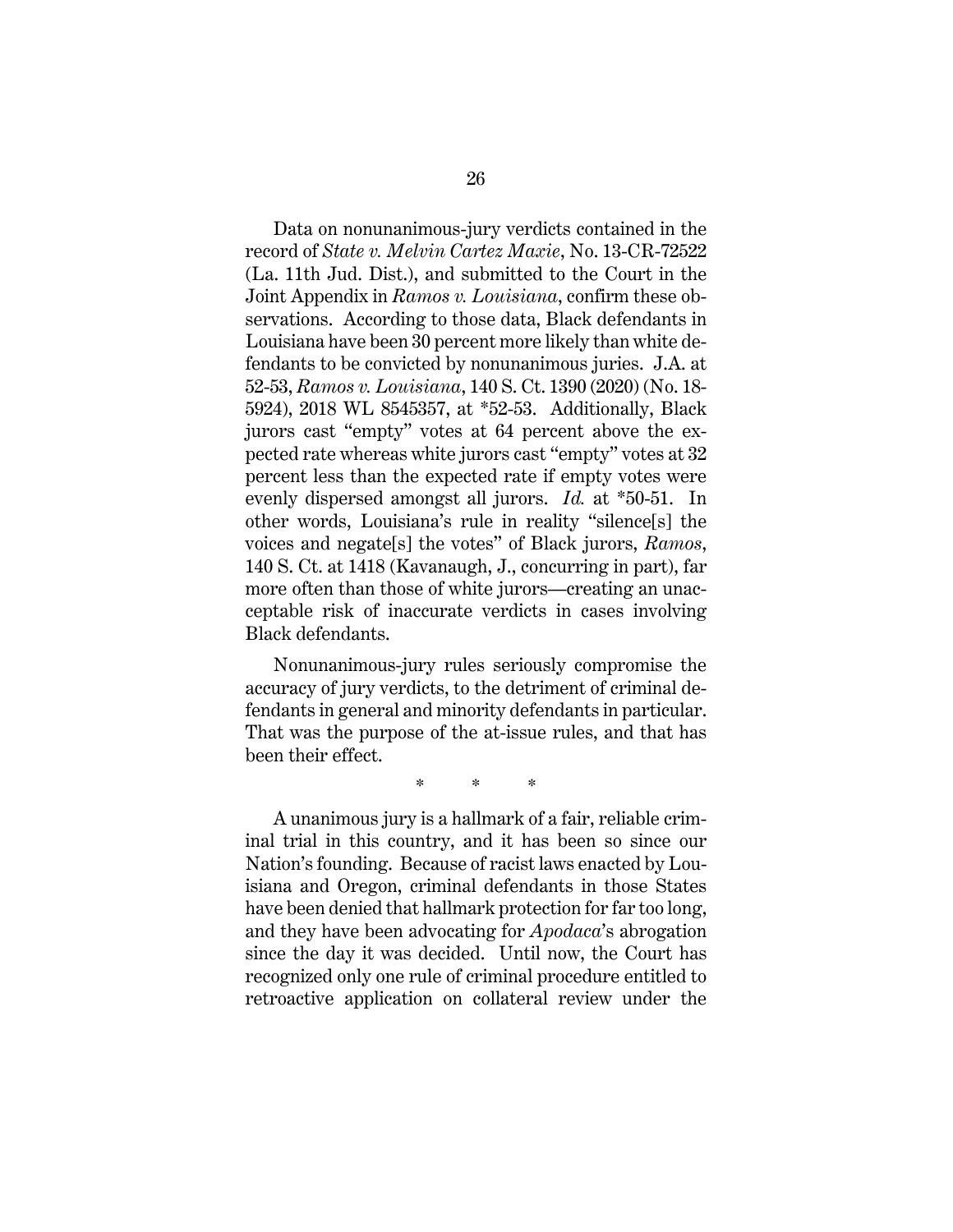*Teague* doctrine: the right to appointed counsel. The right to a unanimous jury should be the second. As it did in *Gideon*, this Court should hold that its outlier decision in *Apodaca* does not foreclose retroactive application of the right to a unanimous jury in this case.

# **CONCLUSION**

The judgment should be reversed, and petitioner's petition for habeas corpus relief should be granted.